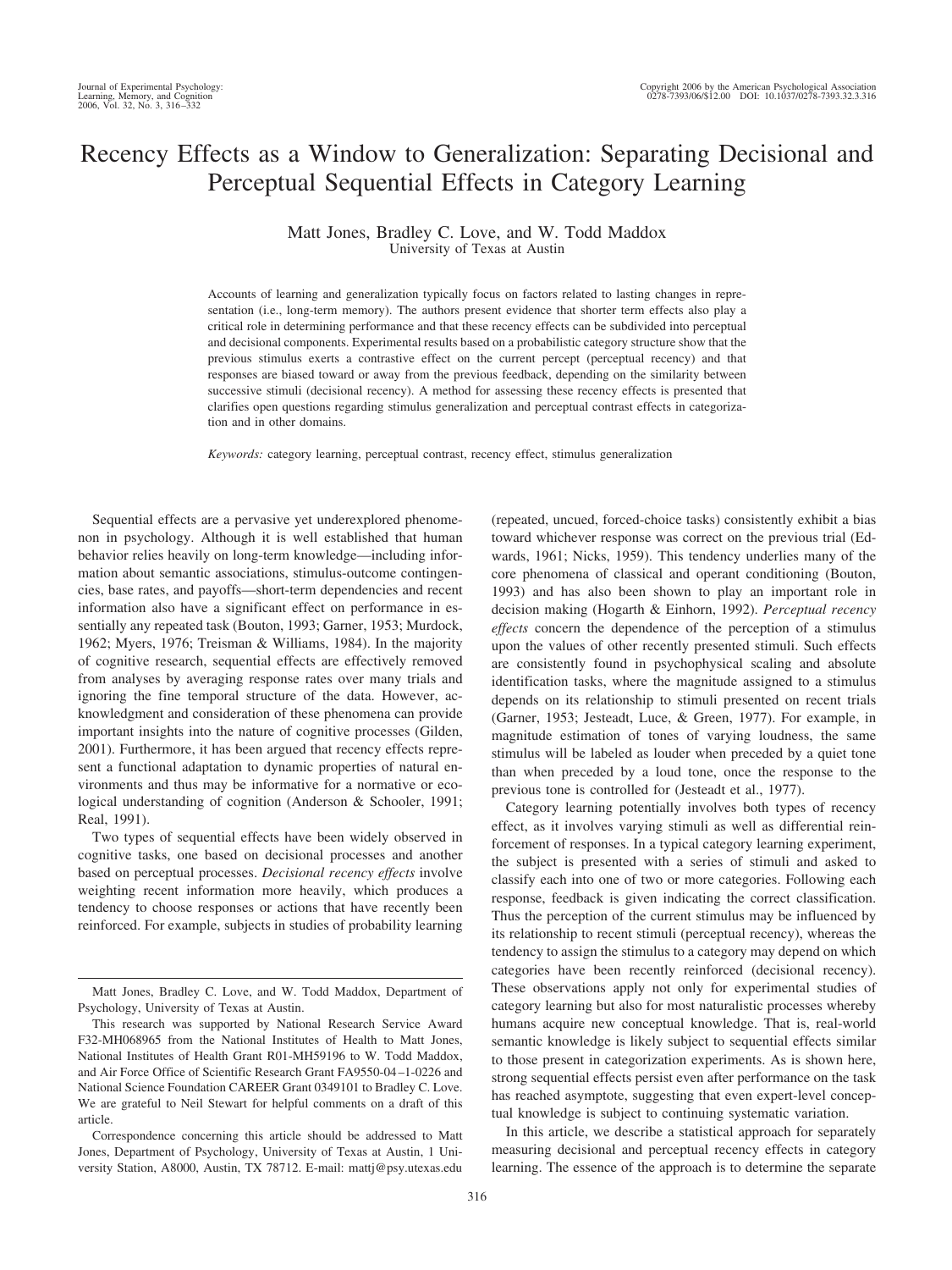effects of the previous stimulus and the previous category (i.e., feedback) upon the current response. One difficulty with studying sequential effects in category learning is that the majority of experiments use deterministic structures, in which repeated instances of the same stimulus always lie in the same category. This practice produces a confounding between previous stimuli and feedback that makes the decisional and perceptual recency effects difficult or impossible to separately identify. To break the relationship between stimulus and feedback, we adopt a probabilistic category structure, in which every stimulus has a positive probability of being in any category. This allows the effect of the previous category to be assessed while the previous stimulus is held constant, giving a measure of the decisional recency effect. Similarly, evaluating the effect of the previous stimulus while controlling for the previous category provides a measurement of the perceptual recency effect. Furthermore, the use of probabilistic tasks is more ecologically valid, as it corresponds to the graded and overlapping nature of real categories (e.g., Rosch & Mervis, 1975).

Following a review of existing evidence for decisional and perceptual recency effects, we present a mathematical model of these phenomena in category learning. The model explains how the previous stimulus and category combine with long-term knowledge of the category structure to produce categorization responses, and it shows how the sequence of stimuli, responses, and feedback can be analyzed to provide independent estimates of the contributions of each source of information (perceptual recency, decisional recency, and long-term knowledge). The model serves primarily as an analysis tool, in that fits of its parameters to empirical data allow quantitative testing of hypotheses regarding the perceptual and decisional processes underlying sequential effects. We then present an empirical investigation of sequential effects in a probabilistic category learning task. Results show clear evidence of perceptual recency effects, specifically a perceptual contrast effect whereby the previous stimulus exerts a negative effect on the representation of the current stimulus. This effect has not been previously demonstrated and is not predicted by any existing model of category learning. We also find a decisional recency effect, whose magnitude depends heavily on the similarity between successive stimuli. When the current stimulus is similar to the previous one, subjects have a strong tendency to repeat the previous feedback. However, with increasing dissimilarity this tendency weakens and eventually reverses, so that, when successive stimuli are highly dissimilar, subjects tend to respond with the opposite of the previous category. Other researchers have attempted to demonstrate negative decisional recency effects between dissimilar stimuli (Stewart & Brown, 2004; Stewart, Brown, & Chater, 2002), but as we show below, their evidence is inconclusive, because of the confounding between decisional and perceptual recency in deterministic tasks.

In the concluding section, we discuss how the distinction drawn here between perceptual and decisional recency effects can clarify important questions regarding sequential effects in category learning as well as in other domains such as absolute identification. The two most important questions we address are the nature of perceptual recency—whether it is assimilative (positive) or contrastive (negative)—and the existence of negative decisional recency—whether membership of a stimulus in a given category is used as evidence against membership of highly dissimilar stimuli in the same category. Both of these questions arise due to the confounding between previous stimuli and feedback, which leads to inconsistent or contradictory contributions from the two recency effects. Measuring these effects separately using the methods presented here resolves these contradictions and allows a clearer picture to emerge. Implications are also discussed for the relationship between decisional recency and stimulus generalization. *Stimulus generalization* is the process by which knowledge acquired about one stimulus, such as its category membership, is transferred to another stimulus, to a degree that depends on their similarity (Shepard, 1957). The dependence of decisional recency on stimulus similarity suggests that it is a by-product of generalization between successive stimuli, and hence the methods presented here for measuring decisional recency effects also provide a direct measure of stimulus generalization. This is a significant advance because generalization processes are central to many models of category learning but have not previously been directly measured in this domain. The present approach thus offers an important tool for future work investigating psychological processing during categorization, the roles of short- and long-term memory in category learning, and the nature of perceptual and category representations.

## Decisional Recency Effects

One of the earliest findings in the probability learning literature is that subjects are biased to respond with whichever option was given as correct on the previous trial (e.g., Edwards, 1961; Engler, 1958; Jarvik, 1951; Nicks, 1959; Suppes & Atkinson, 1960; see Myers, 1976, for a review). For example, Engler (1958, Experiment 2, Condition H) found that in a two-choice task with equal rates of reinforcement for responses *A* and *B*, subjects' overall rate of choosing *A* was 50%, but this value was 60% on trials following reinforcement of *A* and 40% on trials following reinforcement of *B.* Jones and Sieck (2003) found an analogous effect in category learning, with subjects biased to select whichever category had been correct on the previous trial.

Category learning offers a richer domain for studying sequential effects than probability learning, because of the presence of varying cues. In particular, Jones and Sieck (2003) found in a classification task with probabilistic feedback that the magnitude of the decisional recency effect depends on the similarity between successive stimuli. Stimuli in their experiments varied on three binary-valued features. When the present stimulus matched the previous stimulus completely, the decisional recency effect was large; when these stimuli mismatched on all three dimensions, the effect was near zero. Overlap on one or two feature dimensions led to intermediate decisional recency effects. These results were based on a logistic regression analysis that accounted for the different response rates to different stimuli. However, the pattern of decisional recency effects can be illustrated by holding the present stimulus fixed and computing subjects' response rates to this stimulus as a function of the previous category and the similarity between present and previous stimuli. Regardless of the choice of present stimulus, the same pattern emerges, as exemplified in Figure 1. The overall response rate to the stimulus used for this example is about 75%, but as the figure shows, this value depends strongly on information from the previous trial. On trials when the previous stimulus is identical to the present one, there is a large bias toward repeating the previously correct category, as seen by the large difference between the two bars at distance 0. For trials on which the previous stimulus is increasingly dissimilar, this effect progressively weakens.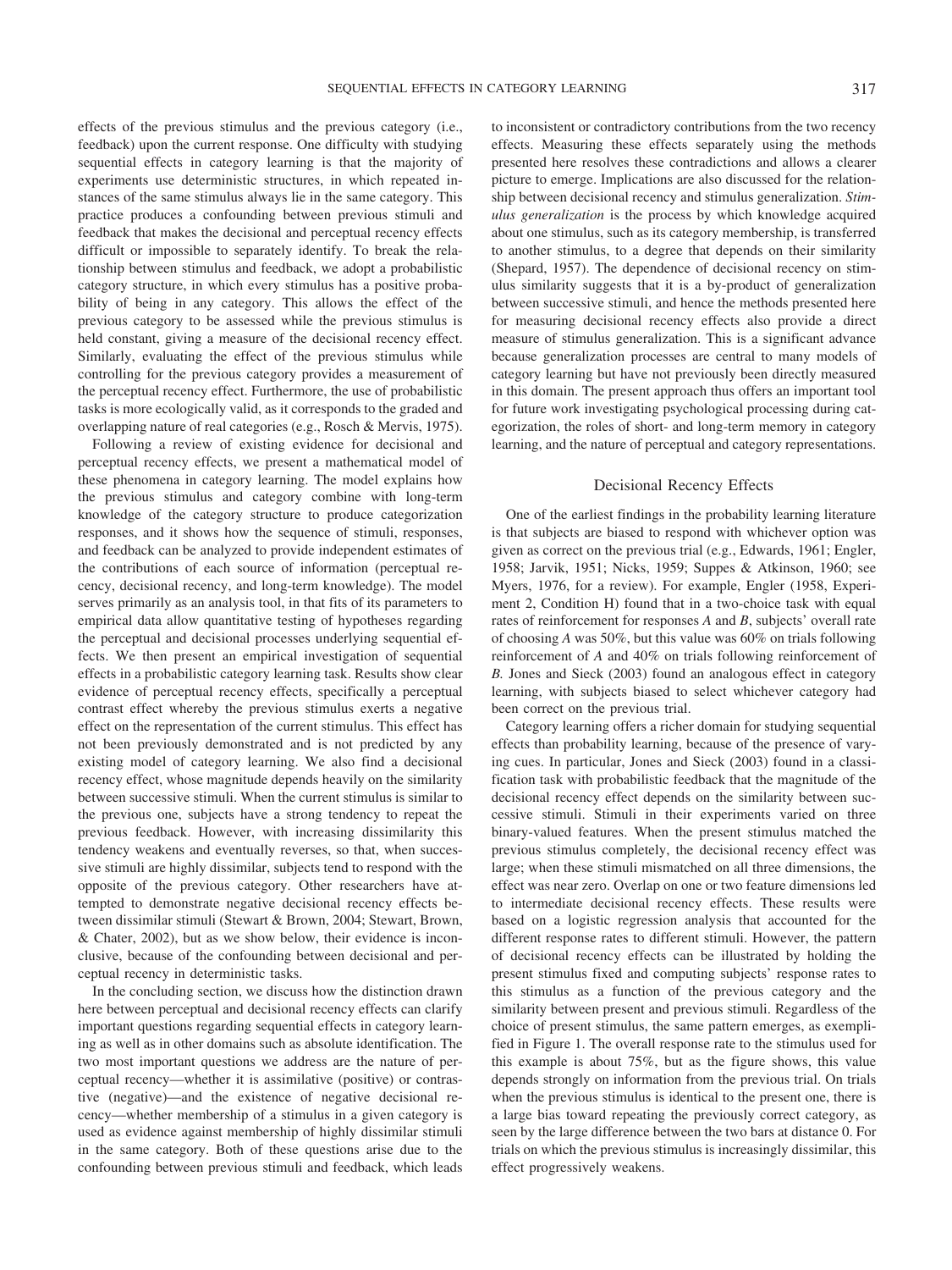

*Figure 1.* Effects of previous trial from Jones and Sieck (2003, Experiment 2, control condition). Shown are response rates to a single stimulus (configuration  $S_3$  in their notation) as a function of the previously correct category and the distance between present and previous stimuli. "Distance" is defined here as the number of mismatching cue dimensions (stimuli were composed of three binary cues). All six stimuli show the same qualitative pattern as seen here. *Trebitis* and *Philiosis* are the two category labels.

The dependence of decisional recency effects on similarity between successive stimuli suggests a close relationship to stimulus generalization. Stimulus generalization, which has been studied most thoroughly in research on operant conditioning, is the process by which an individual uses knowledge about one stimulus (such as the probability that it predicts a reward) to respond to another, often novel, stimulus. The strength of generalization between stimuli is positively related to their similarity. For example, a pigeon trained to peck at a key of a certain color to obtain food will subsequently respond to a new key of a different color, but at a slower rate if the new color is very different from the trained color than if the colors are similar (Guttman & Kalish, 1956). Shepard (1957) subsequently showed that generalization strength is directly determined by the psychological (as opposed to physical) similarity between stimuli, and thus generalization allows a powerful measure of the structure of perceptual representations.

In the context of category learning, stimulus generalization amounts to classifying stimuli based on the category labels of previous, similar stimuli. This process is explicitly assumed by exemplar models of categorization (Nosofsky, 1986) and is implicitly built in to nearly all other models (Gluck, 1991; Kruschke, 1992; Love, Medin, & Gureckis, 2004; Smith & Minda, 1998). Despite this widespread acceptance of the role of generalization in category learning, direct measurement of generalization of the sort carried out in conditioning has yet to be achieved in this domain. Developing a technique for directly assessing stimulus generalization during categorization would clearly be an important methodological advance in understanding the processes involved in learning new categories. In this article, we show how elaborating the relationship between sequential effects and generalization leads to such a method.

The hypothesis adopted here is that decisional recency arises because generalization is stronger for recent stimuli than more distant ones. If this characterization is correct, then the decisional recency effect is far more sophisticated than a simple feedback echo. For example, the large, simple recency effect observed in probability learning may be due to the lack of meaningful stimulus variation, which leads the generalization gradient to be sampled only at a distance of zero, where generalization is strong but not especially complex. The variable stimuli present in category learning allow for generalization to manifest as a richer phenomenon, one that potentially plays a significant role in subjects' performance of the task. Unfortunately, binary stimuli such as those used by Jones and Sieck (2003) provide minimal additional structure; for example, they allow no measurement of the quantitative effects of continuous stimulus variation, and they leave open the possibility that the dependence of decisional recency on similarity is due primarily to special processing of identically repeated stimuli. Therefore the present study provides a focused test of the claim that decisional recency is a manifestation of stimulus generalization (biased toward recent stimuli), by using continuously varying stimuli and analyzing the functional relationship between stimulus distance and recency effects. In addition, the richer stimulus set allows a more detailed measurement of generalization behavior that should have greater applicability to more realistic learning scenarios.

Despite many appealing commonalities, there are important ways in which generalization may differ in category learning as compared with conditioning. In a categorization task, the boundaries of the stimulus space are well defined (either a priori, as with binary cues, or by experience after the subject has seen enough trials to infer the range). Further, the space is divided into logically symmetric regions corresponding to the two (or more) category labels. This contrasts with the standard interpretation of conditioning in which the stimulus space contains "consequential regions" that are finite in extent and surrounded by an unbounded region of inconsequential stimuli (Shepard, 1987). Taken together, these two properties of category learning suggest that, for a pair of stimuli that are sufficiently dissimilar (relative to the size of the stimulus space), observation of one occurring in a certain category might be taken as evidence against the other belonging to that same category (cf. Stewart & Brown, 2005). In other words, the goal of dividing a bounded stimulus space into two category regions, together with the prior expectation that these regions be roughly comparable in extent, might lead to a negative generalization effect between stimuli at opposite ends of the space. A better understanding of this potential finding should have significance for people's use of domain knowledge for learning in structured environments.

Some evidence for a negative generalization effect was found by Jones and Sieck (2003) in an analysis restricted to the second trial of the experiment. Subjects for whom the first and second stimuli in the experiment matched on at least two of the three features tended to classify the second stimulus in the same category as the feedback they had received on Trial 1. However, subjects for whom the first two stimuli mismatched on at least two dimensions showed the reverse pattern, tending to classify the second stimulus in the category opposite to that of first. This negative generalization effect is almost certainly dependent on the bounded nature of the stimulus space (e.g., if there had been seven feature dimensions then a mismatch of two would have likely led to positive generalization). The analysis of Trial 2 is particularly simple to interpret because subjects have only seen one previous stimulus and thus the effects of that trial can be trivially isolated. On the other hand, when data from the full sequence of 300 trials were analyzed, no evidence was found for negative generalization; at the maximal distance of three mismatching cues, the recency effect was almost exactly zero. Thus it is uncertain whether the negative generalization effect found by Jones and Sieck is an artifact of some strategy that is particular to early trials or whether it persists, possibly in a weaker form, later in learning.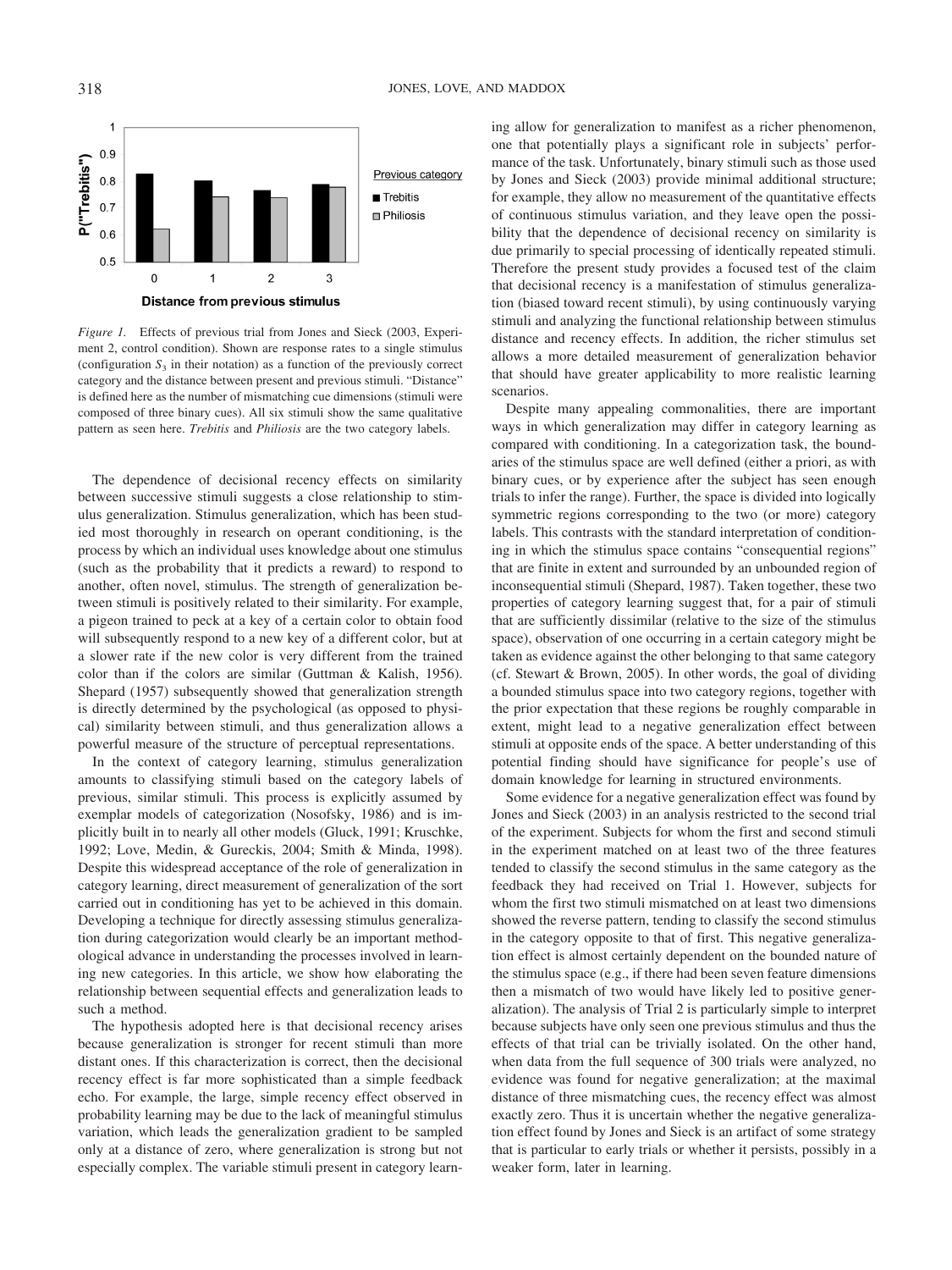Additional evidence for negative generalization comes from the perceptual categorization experiments of Stewart et al. (2002). The task in this study involved 10 stimuli arranged along a single dimension, divided in the middle into two deterministic categories. The primary finding was that when a borderline stimulus was preceded by an extreme stimulus, classification of the borderline stimulus was correct more often if the previous stimulus was from the opposite category. Stewart et al. termed this phenomenon the *category contrast effect*, and they interpreted it as evidence for negative generalization. That is, they assumed that on trials of this type subjects give the opposite response from whatever was correct on the previous trial because of the large difference between present and previous stimuli. Unfortunately, because Stewart et al. used deterministic categories, decisional and perceptual recency effects are confounded. Consequently, their evidence for negative generalization (or negative decisional recency) is inconclusive, because the category contrast effect may also be due to perceptual contrast, as explained in the following section.

#### Perceptual Recency Effects

A ubiquitous finding in studies of psychophysical scaling and perceptual identification is that the response to a given stimulus depends systematically on the stimulus that came immediately before (Garner, 1953; Holland & Lockhead, 1968; Jesteadt et al., 1977; Lockhead & King,1983; Petrov & Anderson, 2005; Petzold, 1981; Schifferstein & Frijters, 1992; Stewart, Brown, & Chater, 2005; Ward, 1979, 1987; Ward & Lockhead, 1970, 1971). Identification is similar to category learning, except that there is a unique response assigned to each stimulus. Stimuli are generally arranged along a single continuum (e.g., loudness), and the ordering of the numerical responses corresponds to the ordering of the stimuli (e.g., 1 for quietest, 10 for loudest). In such tasks it is commonly found that responses are positively related to the previous stimulus, so that, for example, stimuli with the largest values on the dimension of variation are associated with overestimation of the stimulus on the following trial (e.g., Garner, 1953; Holland & Lockhead, 1968). Some investigators have interpreted this bias as a perceptual assimilation effect, in which the perception of the current stimulus is assumed to assimilate toward that of the previous stimulus (Lockhead & King, 1983). However, it is not clear whether the effect is due to the previous stimulus, per se, or to the feedback following that stimulus (Garner, 1953). That is, it is impossible to distinguish the explanation based on perceptual recency effects from one based on decisional recency effects, because of the perfect confounding of previous stimulus and feedback.

One approach to isolating the effect of the previous stimulus is to use tasks such as magnitude estimation that do not include feedback. In magnitude estimation the subject assigns a numerical value to each stimulus presented, with no constraint on the response and no corrective feedback. In these tasks there is still a confounding effect of the previous response (which subjects may use as a proxy for feedback; Stewart et al., 2005; Ward & Lockhead, 1970), but in this case the confounding is imperfect due to inconsistencies in responding. Jesteadt et al. (1977) analyzed the effects of recent information in a loudness estimation study, by fitting responses to a regression model with the previous stimulus and previous response as predictors. Consistent with the decisional recency interpretation (along with the assumption that previous responses are used in lieu of feedback) the previous response had a positive effect on the current response. Furthermore, with the effect of the previous response controlled for, the previous stimulus was seen to have a negative effect on the present response. Thus, with the decisional recency effect accounted for, the perceptual recency effect is seen to be negative (i.e., perceptual contrast rather than assimilation). Subsequent work by Petzold (1981; see also Schifferstein & Frijters, 1992) that does not rely on the parametric assumptions of the regression model further supports the conclusion that the previous stimulus exerts a negative effect on the present response in magnitude estimation.

The same problem of confounding between the effects of previous stimuli and feedback arises when assessing sequential effects in category learning. When the category structure is deterministic, decisional and perceptual recency effects can be indistinguishable because of the confounding between previous stimulus and category. However, a probabilistic category structure avoids this problem. In this case, the effects of the previous stimulus and feedback can be measured separately, using an approach similar to that followed in magnitude estimation (Jesteadt et al., 1977; Petzold, 1981). The details of our approach are presented below.

The importance of distinguishing between decisional and perceptual recency effects in category learning is illustrated by the category contrast effect. This phenomenon has been proposed to arise from a decisional process (i.e., negative generalization; Stewart et al., 2002), but it could also be due to perceptual processes. Specifically, a perceptual contrast effect would lead a stimulus near the category boundary to be perceived as more like a Category A stimulus when preceded by an extreme member of Category B, and vice versa. This would lead to more correct responses when the preceding extreme stimulus is from the opposite category than when it is from the same category, as illustrated in Figure 2. Although the two explanations for the category contrast effect are difficult to distinguish in a deterministic task, they make differing predictions in a probabilistic task. In a probabilistic task, an extreme stimulus will receive the same feedback value on most trials (the modal feedback for that stimulus) but will occasionally receive the opposite feedback (amodal feedback). Both the nega-



*Figure 2.* Perceptual explanation of the category contrast effect. In the top example, the previous stimulus  $(S_{n-1})$  is in the same category as the present stimulus  $(S_n)$ , but perceptual contrast moves the perception of the current stimulus  $(\Psi_n)$  away from  $S_{n-1}$ , across the category boundary (indicated by the blurred vertical line), leading to an incorrect response. In the bottom example,  $S_{n-1}$  is in the opposite category; in this case perceptual contrast moves  $\Psi_n$  away from the category boundary, increasing the probability of a correct response.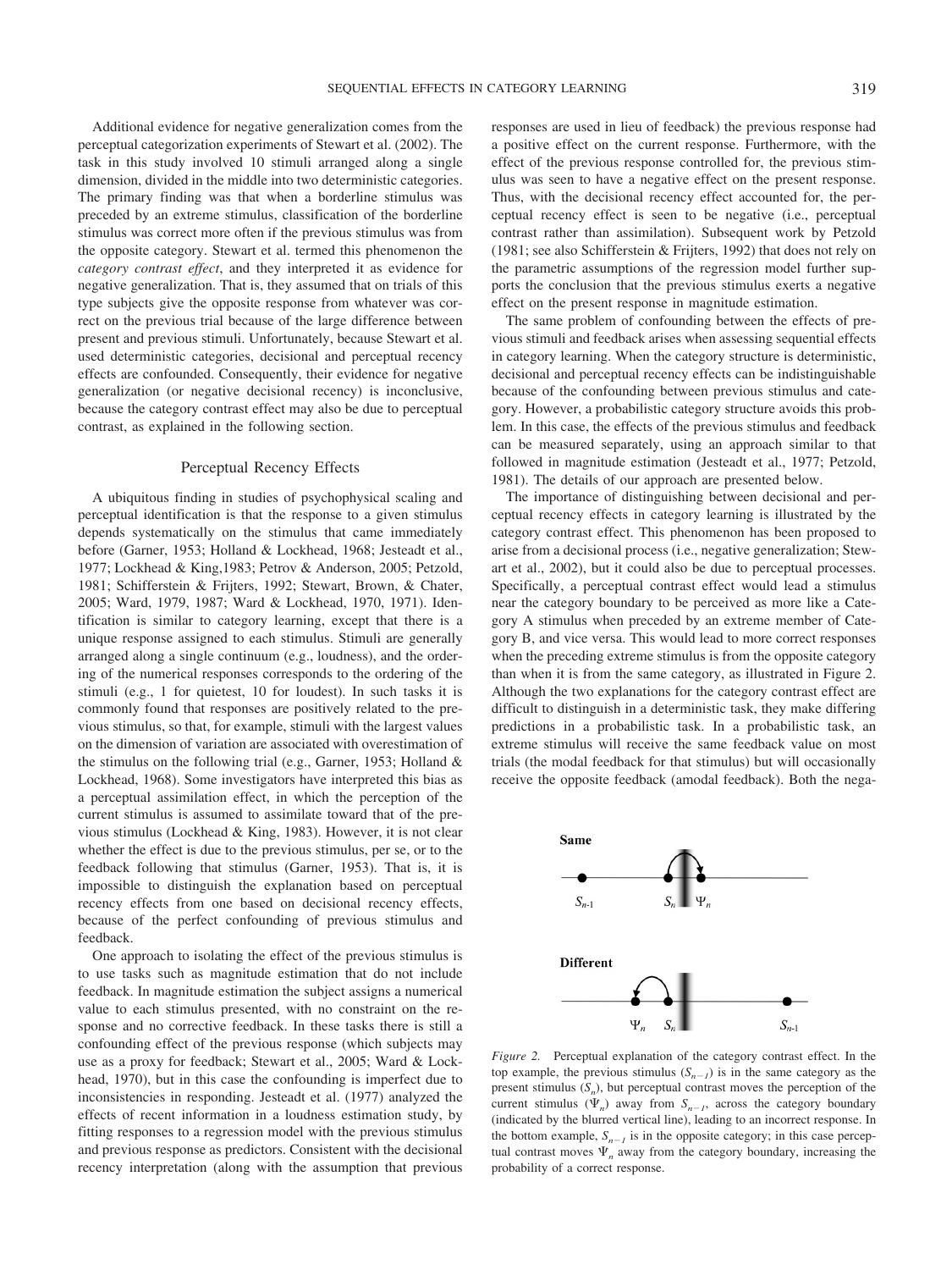tive generalization and perceptual contrast explanations predict a category contrast effect when an intermediate stimulus follows an extreme stimulus with modal feedback, as this case corresponds to the deterministic version of the task. However, they make opposite predictions when the feedback for the extreme stimulus is amodal. The negative generalization explanation states that whenever an intermediate stimulus follows an extreme stimulus, the response to the second stimulus tends to be opposite the feedback given for the first. The value of the previous stimulus itself (i.e., which end of the range it lies on) has no effect; all that matters is the feedback. Thus when the feedback is amodal, the negative generalization explanation predicts the category contrast effect to reverse. The perceptual contrast explanation makes the opposite prediction. According to this explanation, the effect is due to the previous stimulus, not the previous feedback. Therefore variation in the previous feedback should have no effect, and in particular the category contrast effect is predicted to remain unchanged when the previous feedback is amodal. The predictions of the decisional and perceptual explanations, following both modal and amodal feedback, are summarized in Table 1.

#### Assessing Sequential Effects in Category Learning

The statistical approach presented here for measuring decisional and perceptual recency effects is based on determining the separate effects of the previous stimulus and the previous category upon the current response. Measuring the effect of the previous category (i.e., feedback) while holding the previous stimulus constant gives a measure of decisional recency or generalization from one stimulus to the next. Measuring the effect of the previous stimulus while controlling for the previous category gives a measure of perceptual recency (i.e., perceptual assimilation or contrast).

The magnitude of stimulus generalization from trial  $n - 1$  to trial *n* is equal, by definition, to the effect of the feedback on trial  $n - 1$  on the response probability on trial *n*. This implies that generalization effects can be determined by controlling for the stimuli  $S_{n-1}$  and  $S_n$  and calculating the effect of the feedback  $C_{n-1}$ on the response  $R_n$ . Specifically, the strength of generalization between any two stimuli, *X* and *Y*, can be determined by separately computing the response rate to *Y* on all trials following an instance

Table 1 *Comparison of Predictions Regarding Category Contrast Effect*

| Feedback |                  | Hypothesis |            |  |  |
|----------|------------------|------------|------------|--|--|
|          | Category         | Decisional | Perceptual |  |  |
| Modal    | Same             |            |            |  |  |
| Modal    | <b>Different</b> | +          | $^+$       |  |  |
| Amodal   | Same             | $\pm$      |            |  |  |
| Amodal   | <b>Different</b> |            |            |  |  |

*Note.* All predictions are based on responses to intermediate stimuli following extreme stimuli. Cases where the response is likely to be optimal (i.e., matching the modal category) are indicated by " $+$ "; cases where the nonoptimal (amodal) response is predicted are indicated by " $-$ ." The "Category" column indicates whether the two stimuli are from the same half of the stimulus range. The "Feedback" column refers to feedback given for the extreme stimulus. Deterministic tasks only involve the modal case (rows 1 and 2), where decisional and perceptual effects are in concert, whereas probabilistic tasks also include the amodal case, where the hypotheses make opposite predictions.

of *X* in Category A and the response rate to *Y* on all trials following an instance of *X* in Category B. The difference between these two values is equal to the effect of *X*'s category membership on the response to *Y* (whenever *Y* follows *X*), and thus provides a measure of the generalization from *X* to *Y*. To account for ceiling effects, we consider response rates on a log-odds scale. Therefore the generalization  $G(X, Y)$  from  $X$  to  $Y$  is defined as

$$
G(X, Y) = \frac{1}{2}(L_{n|S_n = Y, S_{n-1} = X, C_{n-1} = A} - L_{n|S_n = Y, S_{n-1} = X, C_{n-1} = B})
$$
(1)

where  $L_n$  denotes the log-odds of the response on trial *n*:

$$
L_n = \log\left(\frac{P[R_n = A]}{1 - P[R_n = A]}\right)
$$
  
= 
$$
\log(P[R_n = A]) - \log(P[R_n = B])
$$
 (2)

and  $R_n$  is the response on trial  $n$ . The notation in the subscript of  $L_n$  in Equation 1 indicates that  $L_n$  is computed only over trials satisfying the conditions to the right of the "|" (analogous to a conditional probability). Therefore *G*(*X*, *Y*) is given by the difference in log-odds response rates to *Y* attributable to the feedback for *X*, computed over those trials on which *Y* follows *X*. The coefficient "1⁄2" is included in the formula for *G* because the difference in response rates corresponds to the sum of generalization toward A on  $C_{n-1}$  = A trials and generalization toward *B* on  $C_{n-1}$  = B trials (i.e., the generalization effect is counted twice).

Assimilation or contrast effects can be measured using a complementary approach that controls for the current stimulus and previous category and determines the effect of the previous stimulus. To obtain a measure of the effect of the previous stimulus that is not affected by generalization, we average log-odds response rates over trials on which the previous category was A and those on which the previous category was B. Thus for all pairs of stimuli, *X* and *Y*, we define a conditional response measure *M*(*Y* |*X*) giving the log-odds of responding to *Y* when preceded by *X* that corrects for generalization effects:

$$
M(Y|X) = \frac{1}{2}(L_{n|S_n = Y, S_{n-1} = X, C_{n-1} = A} + L_{n|S_n = Y, S_{n-1} = X, C_{n-1} = B})
$$
(3)

This conditional response measure is equal to the log-odds response rate to *Y* whenever *Y* follows *X*, averaged over the two possible values of the feedback for *X*. It is important to note that this is different from simply computing the response log-odds over all trials on which *Y* follows *X*, as it accounts for the differential frequency with which *X* falls in the two categories and weights the two trial types equally. This removes the confounding between previous stimulus and previous category.

With the effect of the previous category thus controlled for, perceptual assimilation or contrast can be evaluated by considering the effect of the previous stimulus, *X*, on the conditional response  $M(Y|X)$ . Consider a task in which stimuli vary along a single dimension. When plotting  $M(Y|X)$  as a function of the current stimulus, *Y*, assimilation or contrast effects should appear as a lateral shift between the curves for different values of *X*. In the case of perceptual assimilation, the perception of *Y* is biased toward *X*. Thus when the value of *X* is low, *Y* must take on a greater value to produce the same level of responding as when *X* is high. In other words, the curves corresponding to small values of *X* become shifted to the high end of the scale, and vice versa. This pattern is illustrated in Figure 3A. In the case of perceptual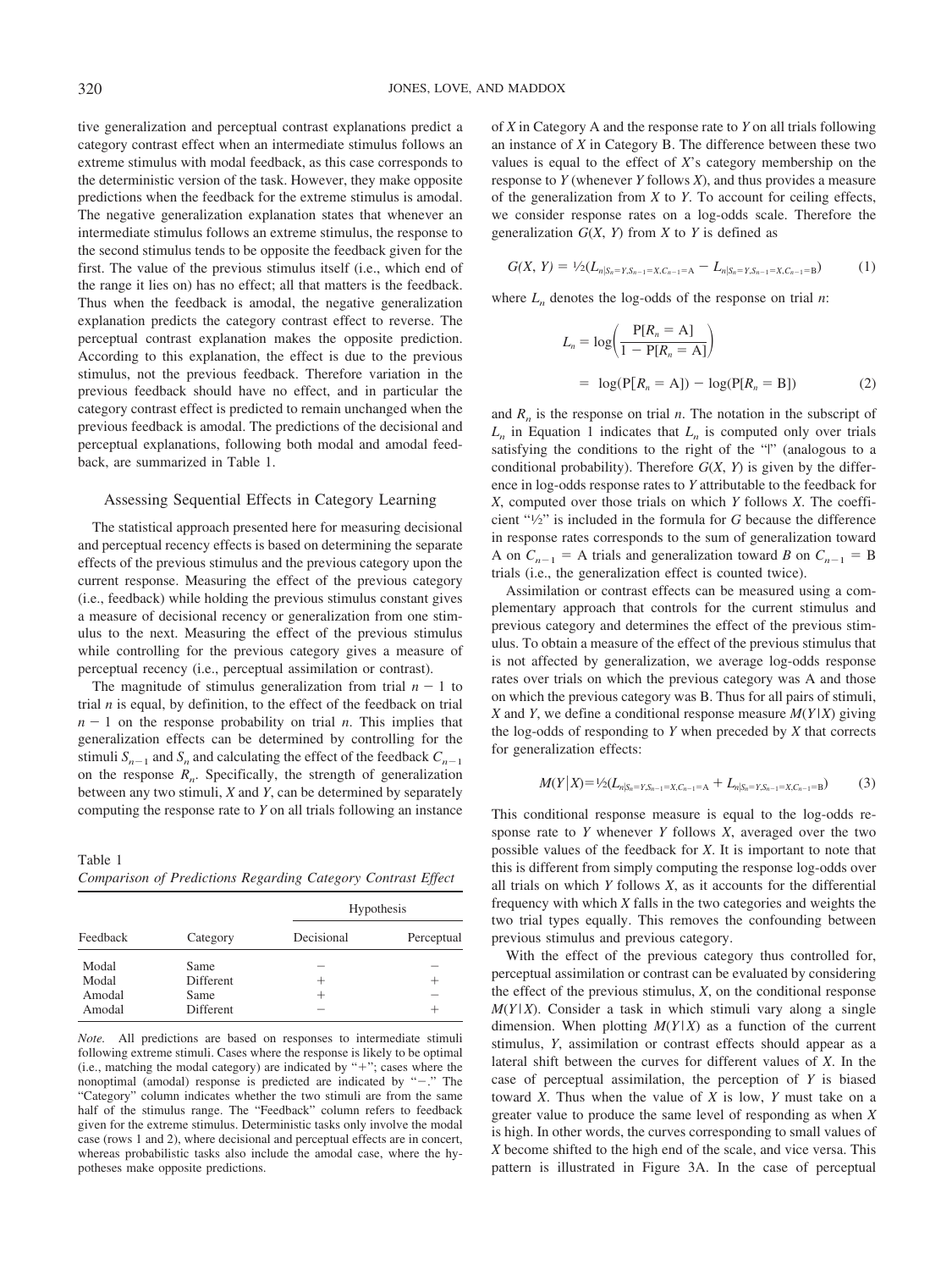

*Figure 3.* Illustration of perceptual assimilation and contrast effects. The vertical axis represents response rate corrected for generalization effects (see Equation 3). 3A: Predicted pattern resulting from perceptual assimilation. Response curves for low values of the previous stimulus are shifted toward the high end of the scale. 3B: Predicted pattern resulting from perceptual contrast. Response curves for low values of the previous stimulus are shifted toward the low end of the scale.

contrast, the perception of *Y* is biased away from the value of *X*, leading to the opposite pattern (Figure 3B).

# A Mathematical Model of Sequential Effects in Category Learning

In this section we present a mathematical model that unifies the above discussions of decisional and perceptual recency effects in category learning. Many of the principles of this model are direct reflections of the statistical methods described in the previous section. Thus the model serves to formalize the assumptions underlying those methods as well as to make explicit certain details required for quantitative predictions. However, the model is not intended to represent a strong theory of sequential effects in itself; indeed it was formulated with the goal of remaining theoretically minimal. The main function of this model is as a data analysis tool (i.e., generalized regression) that allows separate measurement of both types of recency effects. The model also serves as a means for expressing specific hypotheses about sequential processes, such as perceptual contrast and generalization between successive stimuli. Conversely, parameter estimates from fits of the model to empirical data allow for quantitative tests of these hypotheses, as elaborated below.

The model assumes that responding is based on a combination of long-term knowledge of the category structure and generalization from recent stimuli. Our approach thus lies between models that assume subjects generalize equally from all past stimuli (e.g., Nosofsky, 1986) and models that assume responses are based only on comparison to the most recent stimulus (Stewart et al., 2002). By distinguishing between short- and long-term processes, our model also leaves open the possibility that these two sources of information are used in qualitatively different ways (following the distinction between short- and long-term memory; Atkinson & Shiffrin, 1968). For simplicity, we restrict short-term effects to the immediately preceding trial, but extending that component of the model to include dependencies over two or more trials is straightforward.

The long-term component of the model is purely descriptive, consisting of a mapping from the perceived value of the current stimulus to a response probability:

$$
P[R_n = A] = f[b + w \cdot \Psi_n]
$$
 (4)

Here  $\Psi_n$  is the perception of the current stimulus, *w* represents the strength of association for the stimulus-category mapping, and *b* is a bias term. The linear form of the association between stimuli and categories (i.e., the  $w \cdot \Psi_n$  term) is made for sake of simplicity, as the nature of long-term category representations is not a focus of the current study. Similarly, the value of  $w$  is assumed to be stable as we are not addressing learning effects (i.e., it is assumed that the category structure is already well-learned). Both of these assumptions are made solely for convenience and are not necessary components of our approach. The function *f* corresponds to response selection and is taken to be the sigmoid function commonly used in both neural networks and logistic regression:

$$
f(x) = \frac{1}{1 + e^{-x}}
$$
 (5)

Again, this assumption is made largely for convenience, and our approach is compatible with other response selection functions. However, as will be seen below, the present form of the long-term component of the model appears adequate for the current study, as it corresponds closely to the empirical data.

The perception  $\Psi_n$  of the current stimulus is assumed to depend on the physical values of both the present and previous stimuli (under the simplifying assumption that sequential effects are restricted to the immediately preceding trial). Assuming a linear psychophysical function for the stimuli under investigation (as is reasonable for the stimuli used in the present empirical investigation; Wiest & Bell, 1985), the following form can be assumed for - (cf. DeCarlo & Cross, 1990):

$$
\Psi_n = S_n + c \cdot S_{n-1} \tag{6}
$$

Here *c* determines the effect of the previous stimulus on the current percept. A positive value of *c* produces a positive dependence of the percept on the previous stimulus, corresponding to an assimilation effect. Similarly, a negative value of *c* corresponds to a contrast effect.

For the stimulus generalization component of the model, we adopt the standard hypothesis that generalization strength is solely a function of psychological distance between stimuli (Shepard, 1957). Again assuming a linear psychophysical function, the psychological distance is proportional to the physical distance. Thus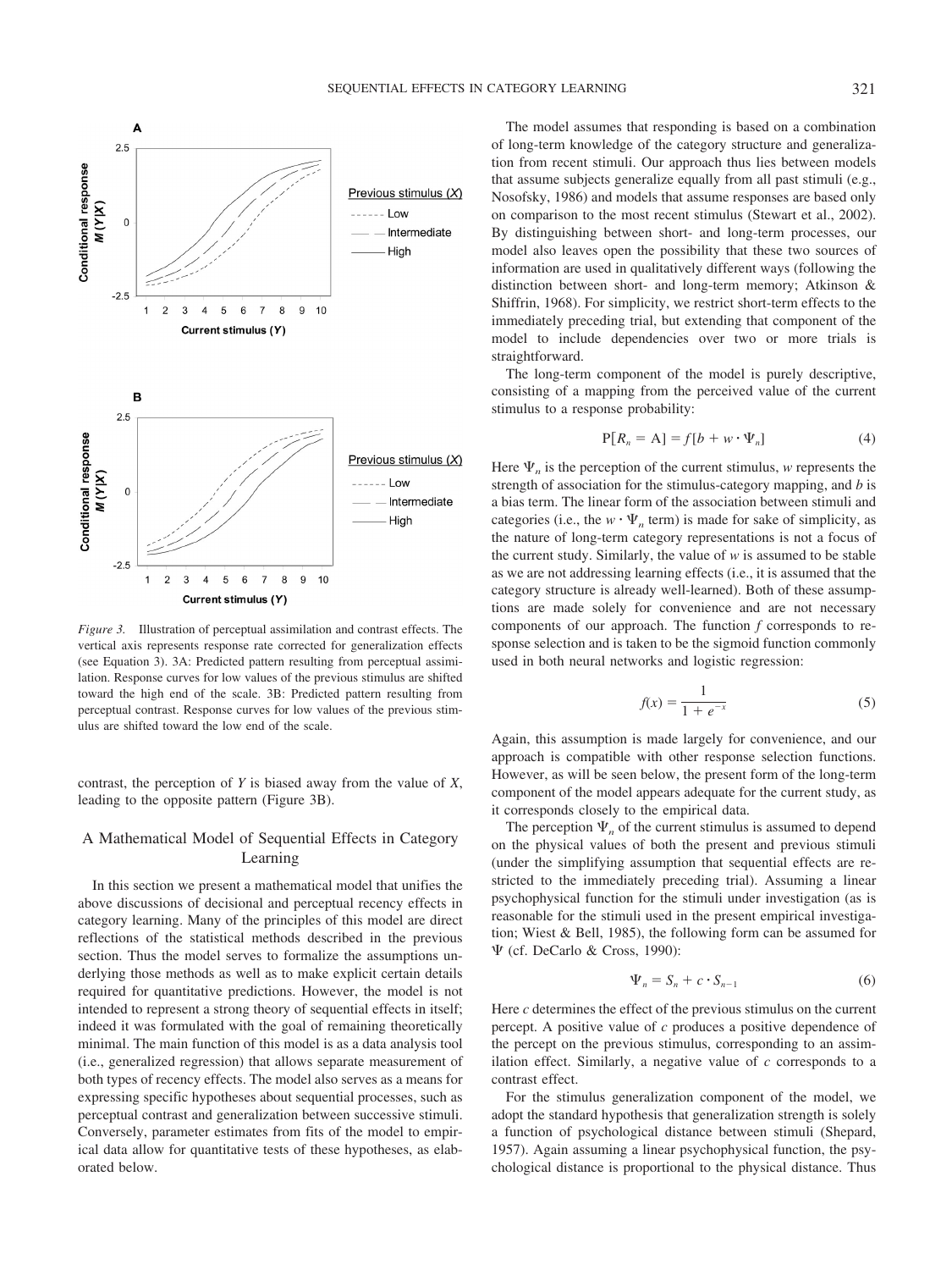generalization is built into the model as a bias toward the previous category with magnitude determined by the absolute difference  $|S_n - S_{n-1}|$  between present and previous stimuli. When the generalization term is included, the full form of the model becomes

$$
P[R_n = A] = f[b + w \cdot \Psi_n + C_{n-1} \cdot \Gamma(|S_n - S_{n-1}|)] \tag{7}
$$

Here  $\Gamma$  denotes the generalization gradient, giving generalization as a function of interstimulus distance. The previous category  $C_{n-1}$  is coded as +1 for A and -1 for B and determines the direction of the generalization effect. Thus when  $\Gamma$  is positive, the response is biased toward the previous category (positive generalization), and when  $\Gamma$  is negative, the response is biased toward the opposite category (negative generalization). The model assumes that the generalization effect is combined with the response tendency from the long-term component of the model, and the sum is passed through the response function to generate a response probability.

Two possible forms for the generalization gradient have been proposed in the literature. The first is the exponential, which has received support in conditioning and identification studies (Shepard, 1957, 1987). The second is the Gaussian, which has been supported in category learning (Nosofsky, 1986) and which also might result from exponential generalization convolved with normally distributed perceptual noise (Ennis, 1988). In light of empirical results presented below, we focus here on the Gaussian form. In addition, to allow for the possibility of negative generalization over large distances, we include a constant term allowing the generalization gradient to have a nonzero asymptote:

$$
\Gamma(d) = m + ke^{-\alpha d^2} \tag{8}
$$

Here *d* is the distance between successive stimuli, *m* is the level of asymptotic (large-distance) generalization, *k* determines the peak level of generalization (at  $d = 0$ , when successive stimuli are identical), and  $\alpha$  determines the rate at which generalization decays with distance (i.e., the width of the generalization gradient). Both  $k$  and  $\alpha$  are constrained to be nonnegative.

As an alternative to response probability, the model's predictions can be written in terms of response log-odds. Because the log-odds transformation is the inverse of the sigmoid response function *f*, the model's specification in terms of response log-odds simplifies to

$$
L_n = b + w \cdot \Psi_n + C_{n-1} \cdot \Gamma(|S_n - S_{n-1}|)
$$
  
= b + wS\_n + cwS\_{n-1} + C\_{n-1} \cdot \Gamma(|S\_n - S\_{n-1}|) (9)

Thus response log-odds is expressed as a sum of four terms: the response bias or intercept term, the present stimulus, influence of the previous stimulus via perceptual assimilation or contrast, and stimulus generalization.

#### Formal Predictions

The model presented in the previous section allows quantitative formulation and evaluation of predictions regarding sequential effects in a categorization task. Our approach takes advantage of the close correspondence between components of the model and the methods described above for assessing decisional and perceptual recency effects. In essence, the model is "solvable" such that the implications of each of its parameters for empirical predictions

can be given explicitly (rather than implicitly), making the relation between theory and data transparent.

From Equations 1 and 9, the model predicts generalization between any pair of stimuli, *X* and *Y*, to be

$$
G(X,Y) = \frac{1}{2}(L_{n|S_{n-1}=X,S_n=Y,C_{n-1}=A} - L_{n|S_{n-1}=X,S_n=Y,C_{n-1}=B})
$$
  
= 
$$
\frac{1}{2}[b+w \cdot \Psi_n + 1 \cdot \Gamma(|Y-X|)]
$$
  

$$
- \frac{1}{2}[b+w \cdot \Psi_n + (-1) \cdot \Gamma(|Y-X|)]
$$
  
= 
$$
\Gamma(|Y-X|).
$$
 (10)

Therefore the generalization gradient  $\Gamma$  assumed by the model directly corresponds to the predicted empirical gradient *G*. This allows hypotheses concerning subjects' generalization behavior to be tested by evaluating fits of the model with respect to the parameters defining  $\Gamma$ . For example, the prediction of negative generalization between highly dissimilar stimuli can be evaluated by finding the best-fitting value of the asymptotic generalization parameter *m* and testing whether this value is reliably negative.

The model also allows quantitative evaluation of predictions regarding perceptual contrast or assimilation. From Equations 3, 6, and 9, the model predicts the adjusted conditional response rate to *Y* following *X* (i.e., controlling for generalization effects due to the previous category) is predicted to be

$$
M(Y|X) = \frac{1}{2}(L_{n|S_{n-1}=X,S_n=Y,C_{n-1}=A} + L_{n|S_{n-1}=X,S_n=Y,C_{n-1}=B})
$$
  
= 
$$
\frac{1}{2}[b+w\cdot(Y+c\cdot X) + 1\cdot\Gamma(|Y-X|)]
$$
  
+ 
$$
\frac{1}{2}[b+w\cdot(Y+c\cdot X) + (-1)\cdot\Gamma(|Y-X|)]
$$
  
= 
$$
b+w\cdot(Y+c\cdot X).
$$
 (11)

Thus the conditional response profile for each value of *X* is shifted along the stimulus scale by a constant of  $-c \cdot X$ . This provides a simple relationship between the value of *c* and the methods described earlier for evaluating perceptual recency effects. When *c* is positive, Equation 11 predicts the pattern shown in Figure 3A, corresponding to perceptual assimilation. When *c* is negative, the opposite shift is predicted as in Figure 3B, corresponding to perceptual contrast.<sup>1</sup> Evaluation of the best-fitting value of  $c$  thus provides a test between the perceptual contrast and perceptual assimilation hypotheses.

#### Empirical Investigation

An experiment was conducted to investigate sequential effects in categorization using the methods presented above. The stimulus set comprised 10 simple geometric figures varying along a single dimension. To separately evaluate contrast and generalization effects, we used a probabilistic structure in which every stimulus had a nonzero probability of being in either category. The outcome probability followed a logistic, or sigmoid, function of stimulus value as illustrated in Figure 4, with high-valued stimuli tending to lie in Category A and low-valued stimuli in Category B (with

<sup>&</sup>lt;sup>1</sup> Note that the model predicts linear *M*-profiles, whereas the example in Figure 3 uses curved profiles (to emphasize the horizontal shift). This aspect of the data is not relevant to the model's central principles as it depends on the nature of the long-term stimulus-category association.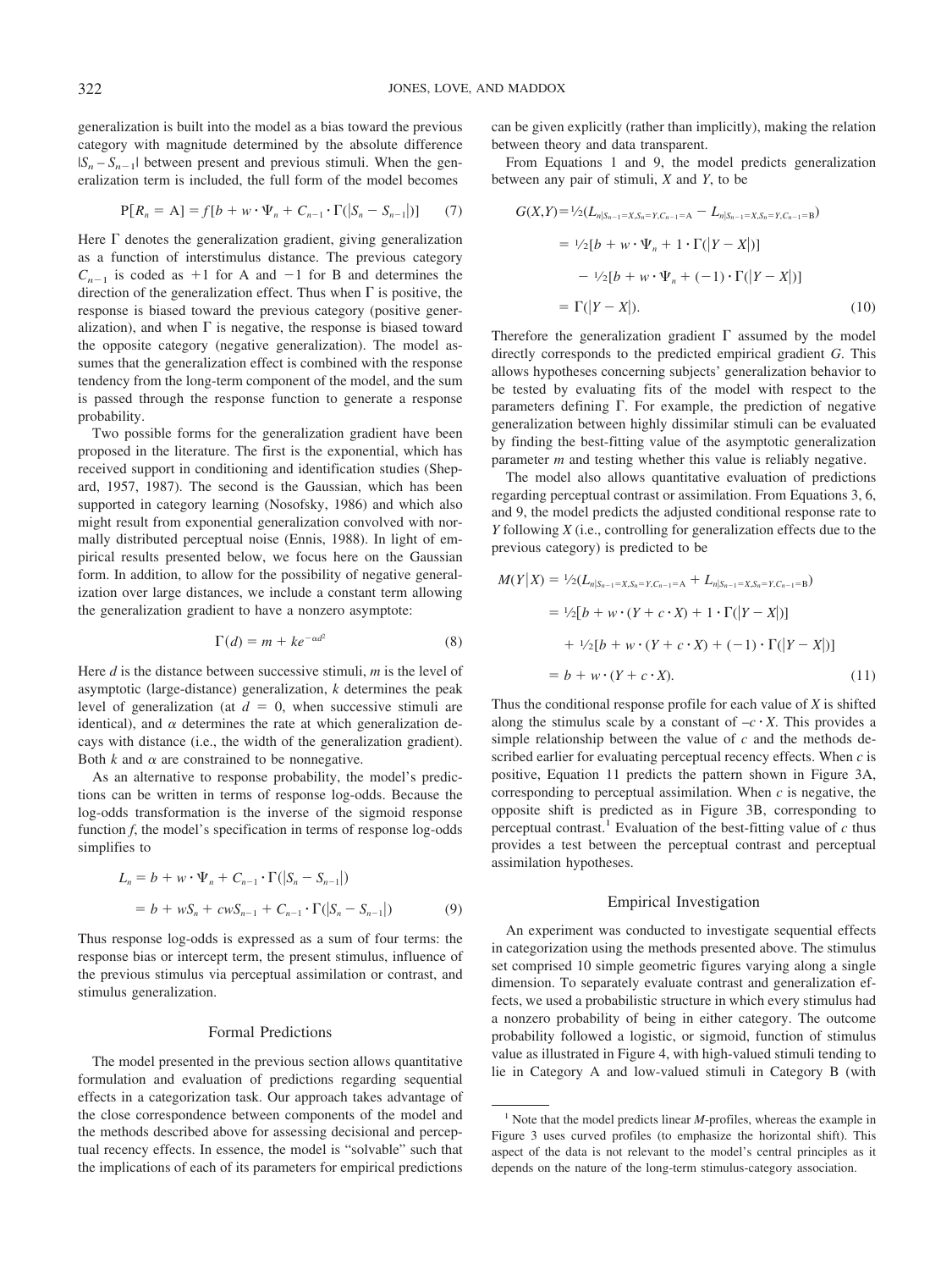actual category labels counterbalanced across subjects). This outcome probability function was chosen to match the long-term response component of the model, so as to minimize any dependence of the results of the model-based analyses on assumptions regarding long-term category representation.

#### Method

# *Participants*

Twenty students at the University of Texas at Austin participated for \$6 payment or course credit. All participants were offered monetary bonuses of up to \$2 for good performance.

#### *Stimuli*

Stimuli were solid gray rectangles presented on a 17-inch (43-cm) CRT monitor on a black background. Each stimulus was 1.3 inches (3.3 cm) wide and varied in height from 1.4 to 3.2 inches (3.6 to 8.1 cm) in 10 equally spaced intervals. Stimuli were centered horizontally and were aligned vertically such that the bottom edge was always 4.4 inches (11.2 cm; 43%) from the bottom of the screen. Thus all that varied was the location of the top of the rectangle.

#### *Design*

Stimuli were randomly and independently selected for each trial, with category sampled according to the logistic function  $P[A] = 1/(1 + e^{-\phi(S-5.5)})$ . Here *S* represents the current stimulus, coded as  $\{1, \ldots, 10\}$ . The scaling parameter  $\phi$  was set so that outcome probabilities ranged from 10% to 90%. The outcome-probability function is displayed graphically in Figure 4. Every subject received the same category structure, up to random assignment of category labels.

#### *Procedure*

Subjects were instructed that they would be presented with a series of rectangles from two categories and that their job was to select which category each stimulus came from. No information was given regarding the category structure or whether the categories were overlapping. Each trial began with a stimulus presented in isolation on the monitor. The subject responded by pressing either *D* or *K* on a standard keyboard. These labels were mapped to the abstract categories in a random fashion for each



*Figure 4.* Category structure for the experiment. Shown is each stimulus's probability of being in Category A on any given occurrence.

| Table 2 |                                                     |  |
|---------|-----------------------------------------------------|--|
|         | $\mathbf{M}$ $\mathbf{D}$ $\mathbf{C}$ $\mathbf{C}$ |  |

| Mean Performance (%) by Block |  |  |  |
|-------------------------------|--|--|--|
|-------------------------------|--|--|--|

| <b>Block</b> |                                                   |  |  |  |  |  |  |    |
|--------------|---------------------------------------------------|--|--|--|--|--|--|----|
|              | 2 3 4 5 6 7 8                                     |  |  |  |  |  |  | 10 |
|              | 65.3 68.7 69.9 69.0 66.5 68.0 69.3 70.7 67.6 70.2 |  |  |  |  |  |  |    |

subject. The word *Correct* (in green) or *Wrong* (in red) appeared below the stimulus 250 ms after the response, with the sentence *That was a D* or *That was a K* (in white) one line below. All feedback was displayed in 0.33-inch (8.5-mm) font. The stimulus and feedback remained on the screen for 750 ms, after which the screen was cleared for 500 ms before the start of the next trial. Trials were grouped into blocks of 50. After each block, text appeared informing the subject of how many trials had been completed, the total number of trials in the experiment, and the proportion of correct responses in the most recent block. The experiment consisted of 10 blocks (500 trials) and lasted between 35 and 50 min.

#### Results and Discussion

#### *Performance*

Mean performance by block is displayed in Table 2. As can be seen from the table, subjects learned the task relatively quickly and reached asymptote at nearly 70% as compared with optimal performance of 75.1%. Because performance appears to have approached asymptote by the second block, all analyses are based on Blocks 2 through 10. Because the focus of most analyses is the effects of information from the previous trial, the first trial from each block is also omitted.

#### *Effects of Previous Category*

An initial analysis of decisional recency effects was performed by computing each subject's proportion of responses that matched the previously correct category. The overall mean repetition probability was 53.9%, which is significantly greater than chance  $(50\%), t(19) = 4.91, p < .0001.$ 

A more detailed pattern is revealed by examining this recency effect while controlling for the previous stimulus. Figure 5 shows the effect of the previous category on average response profiles, with separate panels for each value of the previous stimulus.<sup>2</sup> For example, Figure 5A shows the response profile for trials on which the previous stimulus was 1 (as indicated by the vertical gray line). In each panel, the dotted curve represents trials on which the previous category was Category A and the solid curve represents trials on which the previous category was Category B. Four aspects of this figure are important. First, for all values of the previous stimulus, the Category A curve is predominantly higher than the

<sup>2</sup> In producing Figures 5–9, we took advantage of the symmetry between categories, that is, the logical invariance of the task under reversal of category labels and reflection of the stimulus continuum about its midpoint. For example, in Figure 5 the proportion of Category A responses to Stimulus *Y* following Stimulus *X* in Category A is also based on the proportion of Category B responses to Stimulus 11–*Y* on trials following Stimulus 11–*X* in Category B. Collapsing over this symmetry serves only to simplify presentation of the data and reduce the influence of statistical noise, and it has no bearing on interpretation of any of the results presented.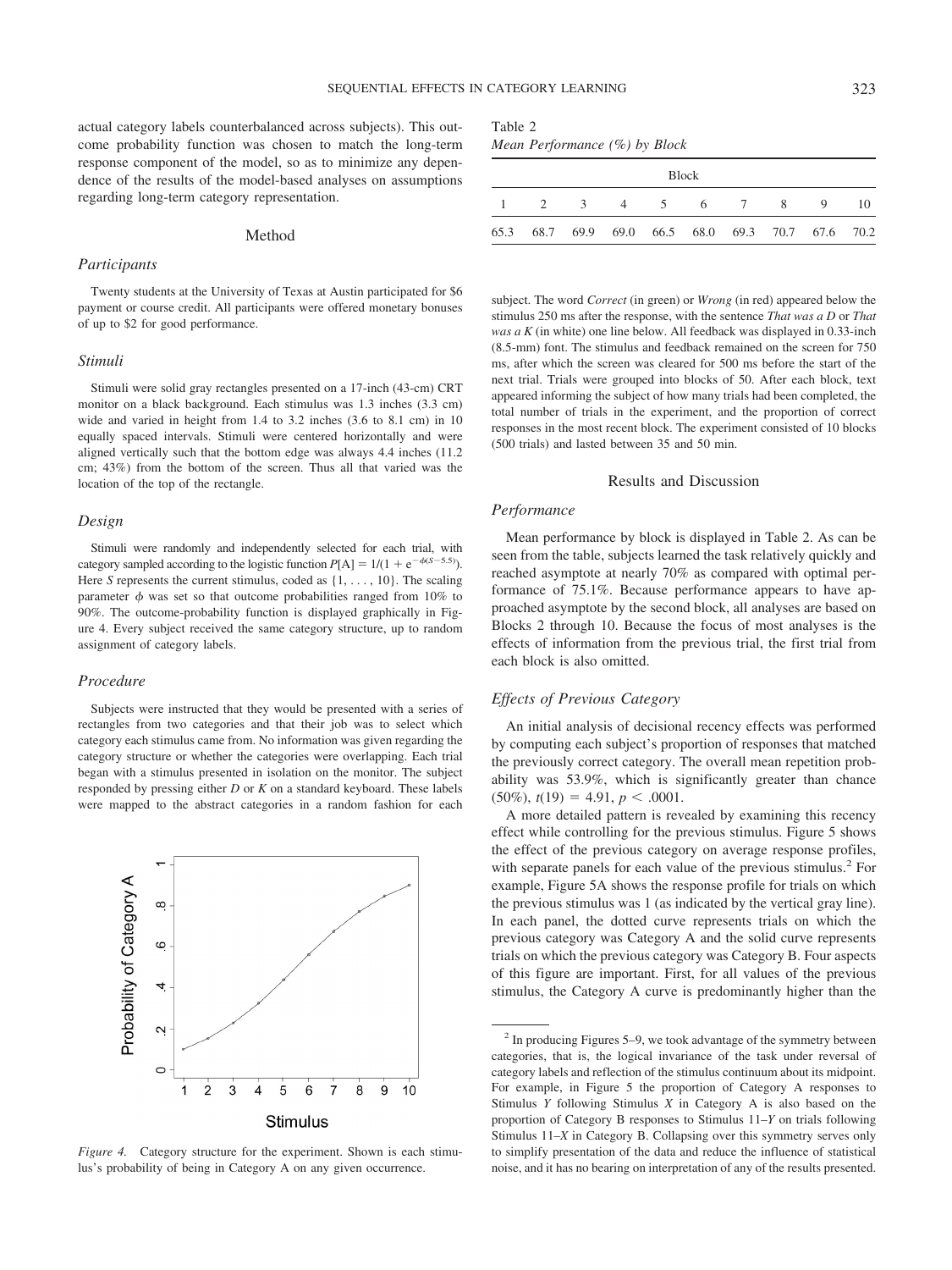

*Figure 5.* Effect of previous category on mean responses. 5A–5E correspond to trials on which the previous stimulus was 1 through 5, respectively. The gray bar in each graph indicates the location of the previous stimulus.

Category B curve, reflecting the overall tendency to respond with the previous category. Second, the magnitude of this effect is quite large, corresponding to a difference in response rates of up to 54%. Third, this decisional recency effect tends to be greatest when the current stimulus is similar to the previous stimulus (i.e., the separation between the curves is greatest where they intersect the gray line marking the previous stimulus). Fourth, when successive stimuli are highly dissimilar the decisional recency effect becomes slightly negative.

The data shown in Figure 5 were converted to measures of generalization using Equation 1. For each panel (i.e., each value of the previous stimulus), the response curves for the two values of the previous category were converted to log-odds and their difference was then calculated and multiplied by 1⁄2. This resulted in generalization curves  $G(X, -)$  for each previous stimulus to all possible current stimuli. Figure 6 shows these generalization curves plotted against the difference between present and previous stimuli. The curves overlap closely, especially for small to mod-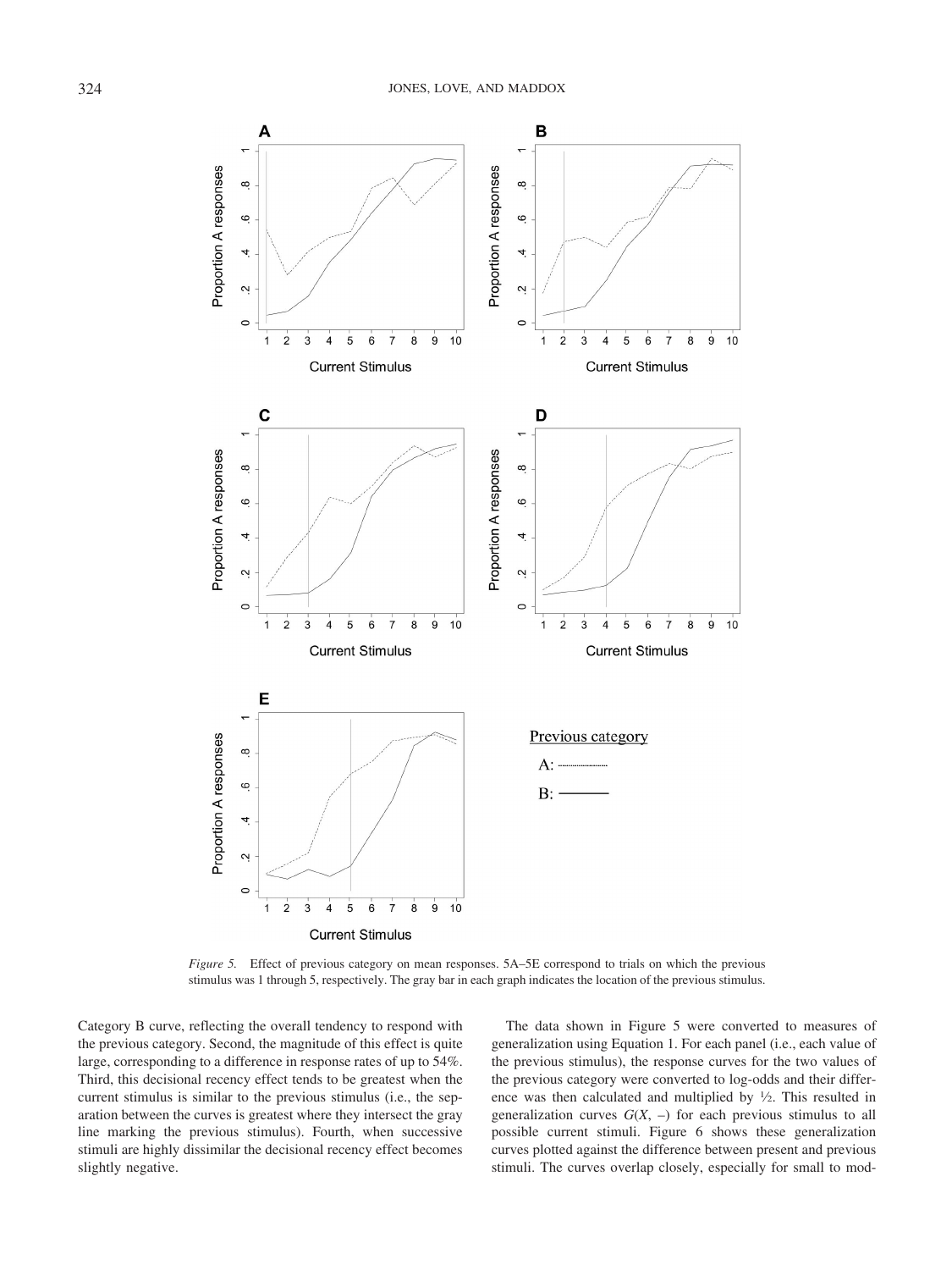

*Figure 6.* Empirical generalization gradients for different values of the previous stimulus. Generalization is computed according to Equation 1. Stimulus distance is the value of the current stimulus minus the value of the previous stimulus.

erate distances. This overlap shows that the magnitude of the decisional recency effect, when considered on a log-odds scale, depends only on the distance between successive stimuli. This supports the hypothesized relationship between decisional recency and stimulus generalization. Figure 6 also illustrates how the technique presented here allows direct mapping of an empirical generalization gradient. As can be seen, the gradient follows an approximately Gaussian form, although the tails appear to asymptote slightly below 0, indicating negative generalization for suffi-



*Figure 7.* Log-odds response rates conditioned on the previous stimulus, calculated from Equation 3. These conditional response rates control for the previous category and hence average over generalization effects. The separation of the curves indicates a perceptual contrast effect.

| Table 3 |                                     |  |  |
|---------|-------------------------------------|--|--|
|         | Mean Parameter Values in Model Fits |  |  |

| Parameter                     | Symbol                | Average value |
|-------------------------------|-----------------------|---------------|
| Intercept                     | b                     | $-3.23$       |
| Long-term association         | w                     | 0.74          |
| Assimilation/contrast         | $\mathcal{C}_{0}^{2}$ | $-0.17$       |
| Peak generalization           | k                     | 1.65          |
| Asymptotic generalization     | m                     | $-0.18$       |
| Specificity of generalization | $\alpha$              | 0.24          |
|                               |                       |               |

*Note.* Median values are given for *k* and *m* because of skewed distributions; other parameters are reported as means.

ciently dissimilar stimuli. (The present nonparametric approach does not lend itself to a reliable test of this negative generalization, but a more conclusive analysis is presented below in the modeling section.) Once again, the overall magnitude of generalization is quite large, with a peak of 1.27 (obtained by averaging over all five curves). This corresponds to an odds ratio of over 12:1 between trials when the previous category was Category A and trials when it was Category B.

#### *Effects of Previous Stimulus*

The approach proposed above for measuring perceptual assimilation or contrast effects (see Equation 3) amounts to converting each pair of curves in Figure 5 to log-odds and then computing their average. This calculation yields conditional response curves  $M(-|X)$  for each value X of the previous stimulus. As explained above, these response curves control for the previous category such that contributions from generalization cancel out. The curves are displayed in Figure 7. As this figure shows, the curves are shifted laterally relative to one another, such that a greater value of  $S_{n-1}$  requires a greater value of  $S_n$  to achieve the same response probability. This pattern implies a perceptual contrast effect.

## *Model-Based Analyses*

To obtain statistical tests of the above findings, we fit the sequential-effects model (see Equation 7) to the data for each subject (Blocks 2–10, again omitting the first trial of each block). Fits were obtained by maximum likelihood, using a general parameter search routine. Average fitted parameter values are displayed in Table 3. These fitted parameters were used to test the hypotheses of perceptual contrast, which translates to the condition  $c < 0$ , and negative generalization between distant stimuli, which translates to  $m < 0$ .

The assimilation/contrast parameter *c* was negative for 18 of the 20 subjects, indicating a robust perceptual contrast effect. The mean value of  $-.17$  implies that each unit increase in the value of the previous stimulus led on average to a .17-unit decrease in the perceived value of the current stimulus. A one-sample *t* test shows this effect to be highly significant,  $t(19) = 4.69$ ,  $p < .001$ . As a further test of the significance of the perceptual recency effect, we fit the nested model with *c* fixed at zero to each subject's data. This restriction led to an average reduction in log-likelihood of 2.48 per subject,  $\chi^2(20) = 99.3$ ,  $p < 10^{-11}$ .

The asymptotic generalization parameter *m* was negative for 14 of the 20 subjects, indicating that generalization over large dis-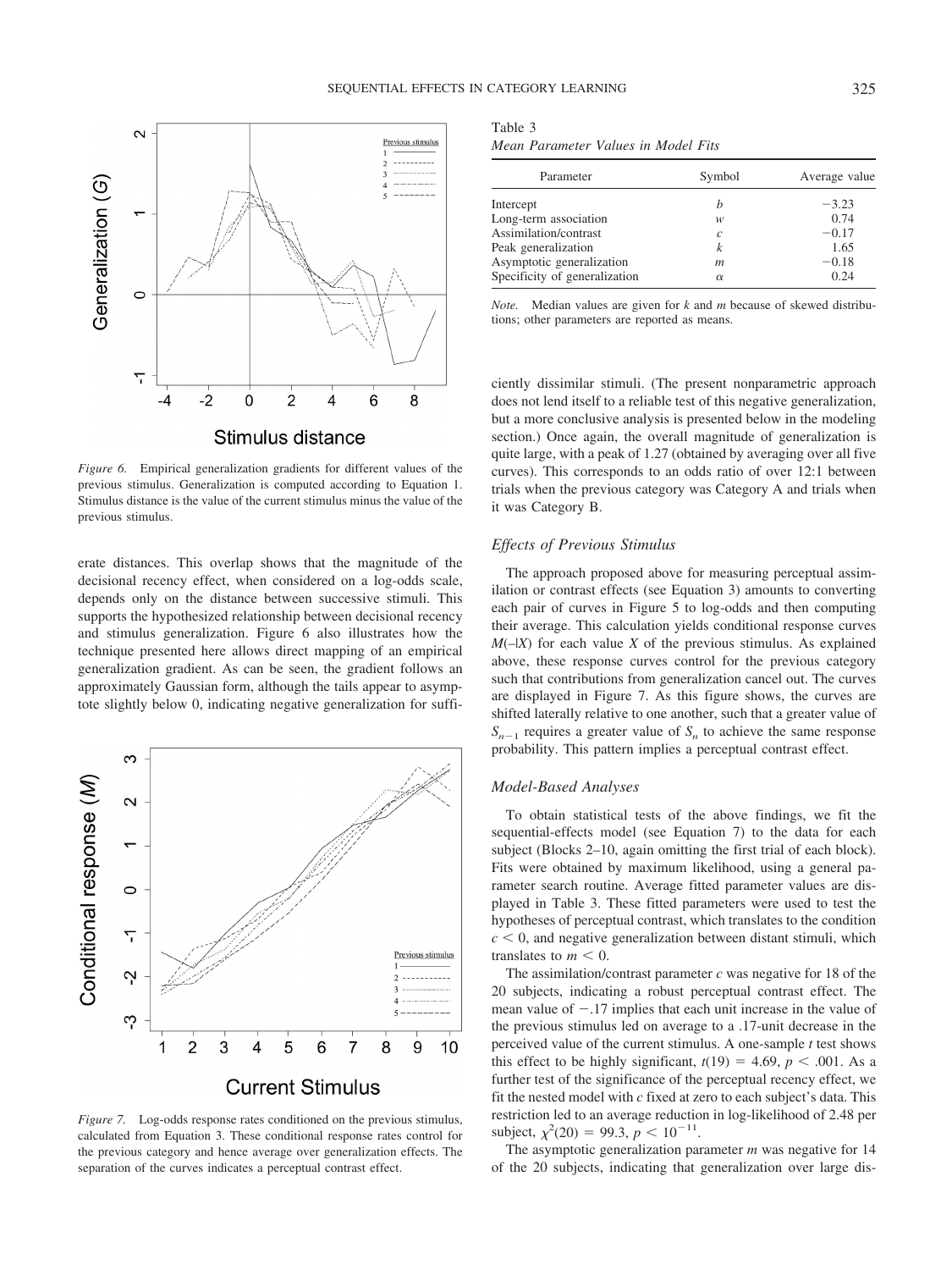tances tended to be negative.<sup>3</sup> A Wilcoxon signed-ranks test showed the median value of *m* to be negative,  $Z = -2.05$ ,  $p < .05$ . Fits of the nested model with *m* fixed at zero led to an average .91 decrease in log-likelihood per subject,  $\chi^2(20) = 36.2$ ,  $p < .05$ . It is important to note, however, that the median value of *m* is much less, in absolute value, than that of  $m + k$  (see Table 3). Thus negative generalization between dissimilar stimuli was far weaker than positive generalization between similar stimuli.

The predictions of the fitted model were used to calculate predicted generalization gradients and conditional response curves according to Equations 1 and 3. The results of these computations are shown in Figures 8 and 9. These figures can be directly compared with the empirical results in Figures 6 and 7, respectively. As can be seen, the model accurately reproduces all qualitative aspects of both generalization and perceptual contrast effects. The quantitative fit is also quite good, even though the parameters were not optimized for fitting these particular measures.

## *Category Contrast Effect*

Stewart et al. (2002) defined the category contrast effect as better performance on intermediate stimuli when preceded by extreme stimuli from the opposite category than when preceded by extreme stimuli of the same category. Specifically, in a deterministic analogue of the category structure used here, they found better performance on Stimulus 5 following 10 and on 6 following 1 than on 5 following 1 or 6 following 10. To replicate their results in the present nondeterministic category structure, we carried out a corresponding analysis, restricted to those trials on which the previous category was the modal value for the previous stimulus (i.e., Category A for 10 and Category B for 1). Furthermore, instead of correct responses, proportions of optimal responses were calculated, where the optimal response for each stimulus is defined as its modal category (e.g., Category A for 6 and Category B for 5). The proportion of optimal responses in this analysis following "same-



*Figure 8.* Predicted generalization gradients from fits of the model. stimuli), but it does occur for larger distances.



*Figure 9.* Predicted perceptual contrast effect from fits of the model.

category" sequences  $(1-5 \text{ and } 10-6)$  was  $51.3\%$ , whereas the proportion of optimal responses following "different-category" sequences  $(10-5 \text{ and } 1-6)$  was  $64.1\%$ . These are comparable to the values found by Stewart et al. (2002) for visual stimuli. The category contrast effect in this experiment is significant by pairedsamples *t* test,  $t(19) = 1.84$ ,  $p < .05$  (one-tailed).

As discussed above, this analysis cannot discriminate between the perceptual and decisional explanations for the category contrast effect, because both hypotheses make the same prediction following modal feedback. However, they do make differing predictions following amodal feedback (see Table 1). Therefore, to evaluate the relative contributions of decisional and perceptual recency to the category contrast effect, we repeated the analysis, restricted to trials on which the previous category was the amodal value for the previous stimulus (i.e., Category A for 1 and Category B for 10). If category contrast is due to negative generalization from extreme to intermediate stimuli, then the effect should reverse under this analysis. However, to the extent that the phenomenon is due to perceptual contrast, the reversal of the previous category should have no effect. The analysis found that 46.7% of responses were optimal following 1–5 and 10–6 sequences, and 78.6% were optimal following 10–5 and 1–6 sequences. Therefore the category contrast effect was even stronger when the previous category was amodal than when it was modal. This suggests that generalization for the stimulus pairs in question was actually positive and that the category contrast effect is due to perceptual contrast that is strong enough (in the original version of the effect,

<sup>&</sup>lt;sup>3</sup> This test for negative generalization addresses a different question than the following analysis concerning the category contrast effect. There, the issue is whether generalization is negative between extreme and intermediate stimuli, that is, stimuli separated by about half the stimulus range. The analysis here addresses asymptotic generalization, that is, between stimuli separated by much larger distances. Thus the combined results of the two analyses imply that negative generalization does not occur for the distances involved in tests of the category contrast effect (at least for the present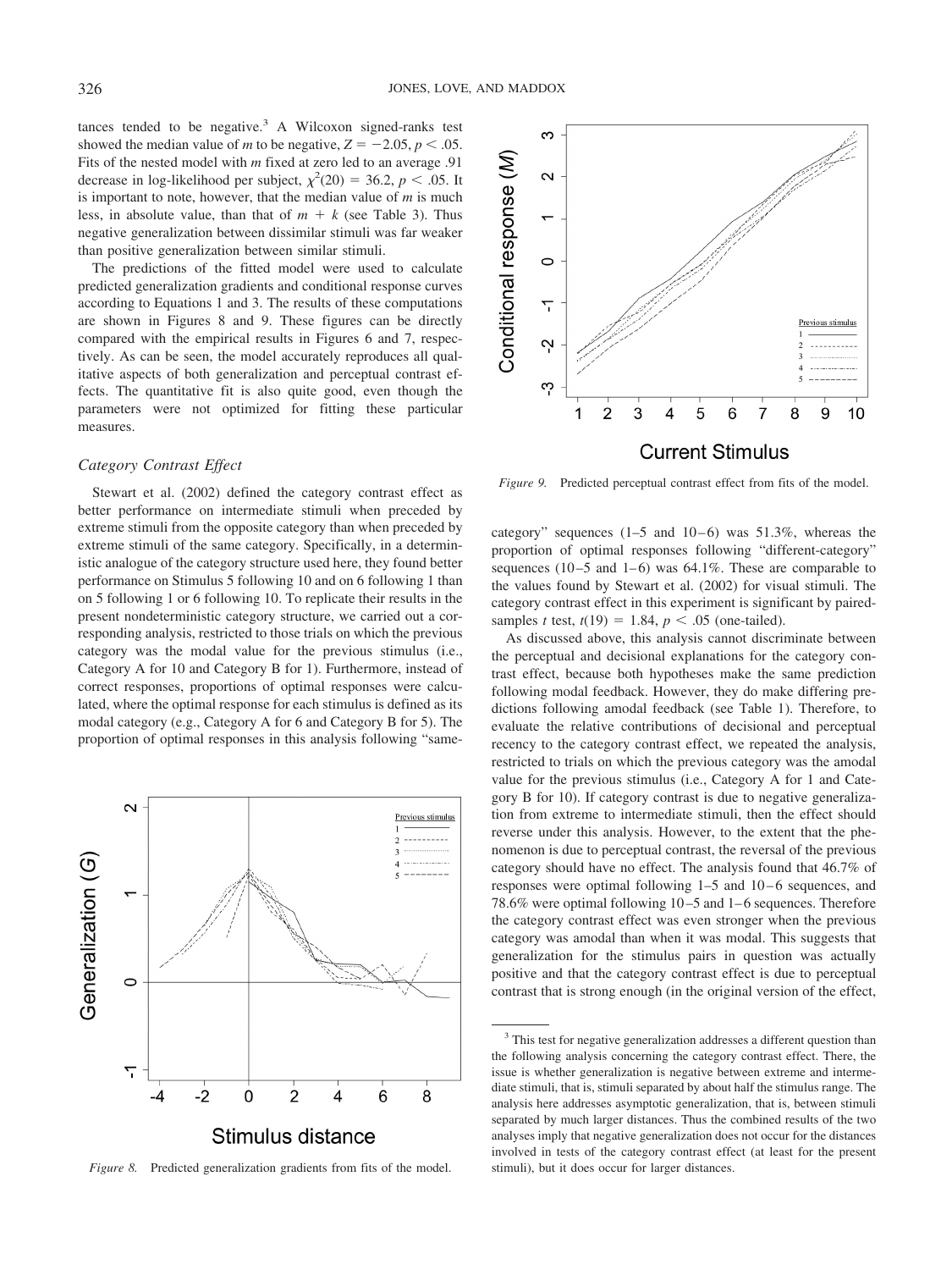when the previous category is modal) to overcome the influence of this positive generalization. Unfortunately, the amodal analysis does not contain enough observations (29 total over 20 subjects) to perform the proper within-subjects comparison of the two category contrast effects, but it is clear that both effects are in the same direction, contrary to the prediction of the negative generalization explanation. Combining these results with those of the analyses presented above, we can conclude that negative generalization did occur in this experiment, but only at distances greater than those involved in the category contrast effect.

# General Discussion

Sequential effects have been thoroughly studied in many domains but have only recently received attention in category learning (Busemeyer & Myung, 1988; Jones & Sieck, 2003; Stewart & Brown, 2004, 2005; Stewart et al., 2002). The present study adds to these recent findings by showing that there are two types of recency effect present in categorization, one based on the effect of recent stimuli on the perception of the current stimulus (perceptual recency) and another based on the tendency to assign the current stimulus to whichever category was recently reinforced (decisional recency). These two effects, normally unidentifiable because of the confounding between previous stimuli and categories in deterministic tasks, can be separately measured when a probabilistic category structure is used.

As shown here, in a probabilistic task, perceptual recency effects can be assessed by measuring the effect of the previous stimulus while controlling for the previous category feedback, whereas decisional recency can be assessed by measuring the effect of the previous category while holding constant the previous stimulus. This approach is formalized in a mathematical model of sequential effects in categorization. The model assumes that responses are based on a combination of long-term category knowledge and generalization from recent stimuli, and that perception of the current stimulus is biased by the value of the previous stimulus. Parameter fits of the model provide quantitative measures of both perceptual and decisional recency effects as well as the dependence of decisional recency on similarity between successive stimuli. The model thus serves as a generalized regression that allows formal testing of hypotheses concerning the processes underlying sequential effects.

Application of this methodology to the present experiment led to a number of important findings. First, there was clear evidence of a contrastive perceptual recency effect, whereby the perception of the current stimulus is negatively affected by (i.e., biased away from) the previous stimulus. To our knowledge, this is the first demonstration of perceptual contrast in a categorization task, challenging standard theoretical approaches that assume perception is unaffected by previous stimuli. Second, our results also show a decisional recency effect, whereby subjects' responses are influenced by the feedback on the previous trial. When successive stimuli are similar, there is a strong tendency to respond with whichever category was previously correct. With increasing dissimilarity between present and previous stimuli, this tendency weakens and eventually reverses. Third, our results demonstrate a close relationship between the decisional recency effect and stimulus generalization. The magnitude of the decisional recency effect appears to depend only on similarity between successive stimuli, which is the hallmark characteristic of stimulus generalization

(Shepard, 1957, 1987). Thus we conclude that the decisional recency effect is a by-product of the fact that generalization is stronger from more recent stimuli. Fourth, the technique presented here allowed nonparametric mapping of the empirical generalization gradient. This provides an important check on models that assume categorization is based directly on generalization (e.g., Nosofsky, 1986), as it allows these theories to be directly grounded in data rather than implicitly tested through model fitting. Fifth, we found evidence of negative generalization between highly dissimilar stimuli. When the current stimulus is very different from the previous one, subjects tend to respond with the opposite of the previously correct category. This constitutes the first demonstration of negative generalization that is not confounded by perceptual explanations. The finding of negative generalization contrasts with most theories of categorization as well as those of conditioning (e.g., Rescorla & Wagner, 1972), which assume that reinforcement of a response will always increase the likelihood of its repetition.

One variable that was omitted in the analyses of sequential effects presented here is the previous response. Research in absolute identification has shown that responses are often used in lieu of feedback when feedback is not provided, but when feedback is given a diminished effect of the previous response is still observed. For example, Mori and Ward (1995) found that responses in an identification task without feedback were negatively dependent on the previous stimulus and positively related to the previous response. On blocks when feedback was provided, the effect of the previous stimulus (equal to the previous feedback) became strongly positive, and the effect of the previous response was reduced. To assess effects of the previous response in the present study, analyses analogous to those presented above were conducted that controlled for both the previous stimulus and feedback. These analyses revealed an effect of the previous response that was similar to, though weaker than, that found for the previous feedback. Specifically, there was a tendency for subjects to repeat their previous response, and this tendency was stronger when successive stimuli were similar. One interpretation of this result is that subjects were occasionally generalizing based on past responses rather than feedback, perhaps following trials on which the feedback was poorly encoded. Alternatively, the effect of the previous response could be a by-product of autocorrelation induced by fluctuations in attention or slow variation in long-term category representations (cf. DeCarlo & Cross, 1990; Gilden, 2001). These possibilities are interesting topics for future research. As effects of past responses are not a focus of the present study, we note here only that such effects do not alter interpretation of any of our other results. Extensions of the analyses presented above that controlled for the previous response led to the same conclusions.

# *The Cause of the Category Contrast Effect*

Distinguishing between the two types of recency effect has important implications for the interpretation of sequential effects. Below we discuss some of these implications for identification and scaling paradigms. A more immediate example is the category contrast effect, which was previously thought to be due to negative generalization but was seen here to be a result of perceptual contrast. Evidence for negative generalization was found in the experiment, but only for distances greater than those involved in the category contrast effect (which span about half the stimulus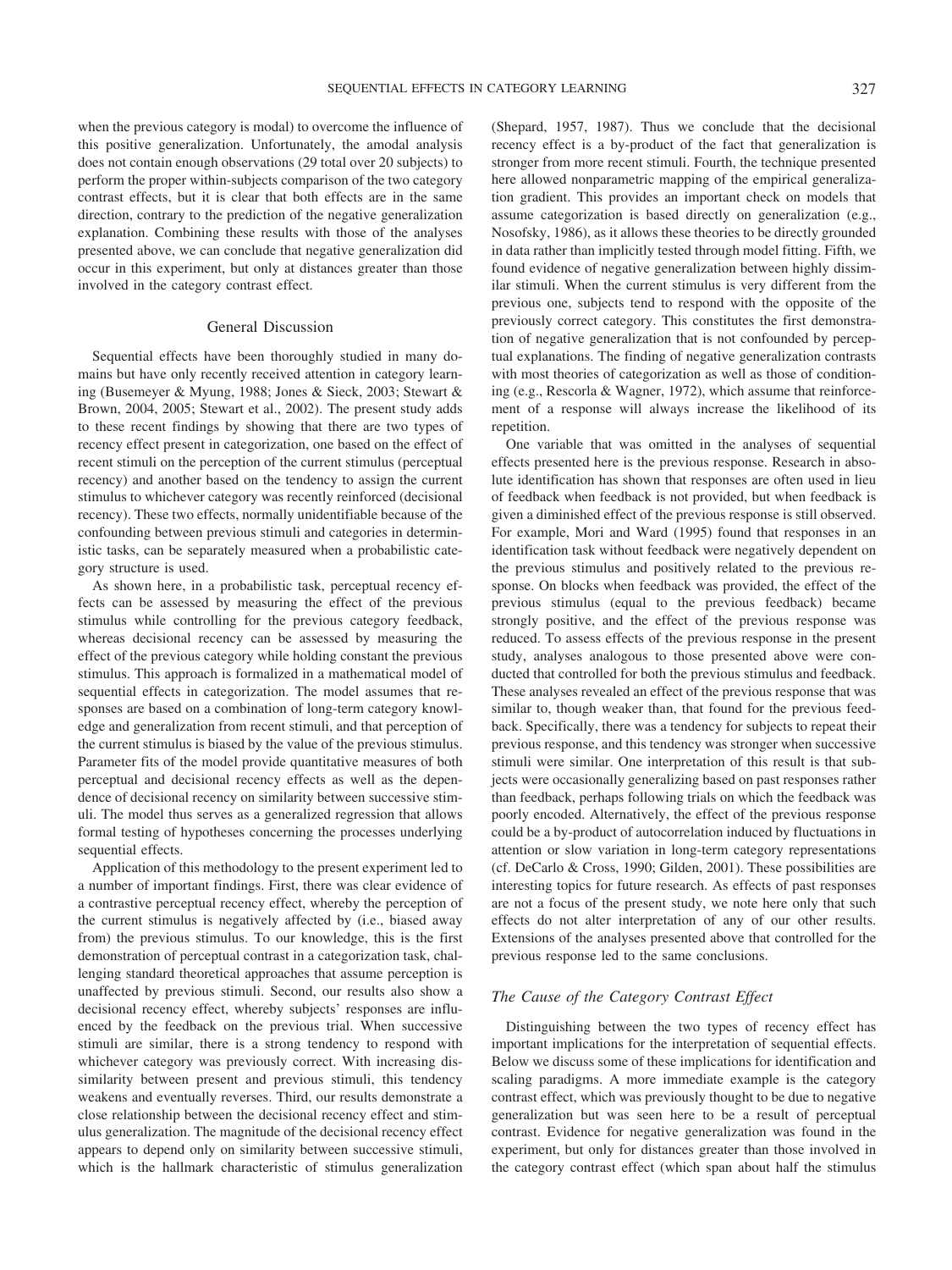range). For other stimuli or experimental conditions it is possible that the crossover point between positive and negative generalization is at less than half the stimulus range, in which case negative generalization would contribute to the category contrast effect. Therefore our conclusion regarding this phenomenon is not that it is always fully due to perceptual contrast but simply that its cause cannot be isolated in a deterministic task. Thus, although the category contrast effect has been important for understanding the role of short-term relative judgment in categorization (Stewart et al., 2002), it is not diagnostic of the particular processes involved.

One other possibility that must be considered regarding the category contrast effect comes from the memory and contrast (MAC) model of Stewart et al. (2002). In addition to generalization from the previous stimulus as described earlier, MAC assumes that subjects use a direction-specific strategy in comparing successive stimuli. For example, if the current stimulus is smaller than the previous one, and the previous feedback was Category B, then the subject is assumed to use his or her knowledge of the category structure (i.e., Category A items are larger than Category B items) to infer that the current stimulus is also from Category B. This strategy has important implications for the effects of amodal feedback on the category contrast effect. Consider a situation in which Stimulus 10 is followed by Stimulus 5. If the feedback to Stimulus 10 was modal (Category A), then according to MAC negative generalization will make the subject likely (but not certain) to assign the present stimulus to Category B. If the feedback to Stimulus 10 was amodal (Category B), then the directional strategy is assumed to make the subject certain to respond Category B. Thus MAC predicts a positive effect of the previous feedback, such that the category contrast effect will become stronger following amodal feedback, just as was observed here. In other words, although our results regarding the category contrast effect show that negative generalization taken alone cannot explain the phenomenon, they do not rule out an explanation based on negative generalization plus the directional strategy (e.g., as embodied in MAC). However, other aspects of our data challenge this explanation. In particular, the analysis of MAC's predictions for the category contrast effect also applies to cases of successive extreme stimuli from opposite ends of the spectrum (e.g., 10 followed by 1). Again MAC predicts a positive (or possibly null) relationship between previous feedback and present response, but in these cases the observed effect was significantly negative. This observation is our primary evidence that negative generalization does occur between stimuli that are extremely dissimilar. In summary, the data taken as a whole are inconsistent with an explanation for the category contrast effect based on negative generalization, with or without the directional strategy. Negative generalization was seen to occur in this experiment, but only for distances larger than those involved in the category contrast effect. Furthermore, the fact that the model presented here predicts the counterintuitive finding of a negative effect of feedback following extremely dissimilar stimuli supports our assumption that stimulus generalization is directionally invariant.

# *Implications for Theories of Category Learning*

The findings of the present empirical investigation go beyond the scope of current categorization models and suggest extensions to these models to bring them more in line with human learning. First, the perceptual contrast effect demonstrated here shows that sequential effects must be taken into account when determining models' input representations. Such sequential effects are not anticipated by any model of which we are aware. Nearly all categorization models assume that perception of the current stimulus is veridical and thus do not allow for any variability due to recent stimuli. Those models that do assume noise in the perceptual process (Ashby & Townsend, 1986; Maddox & Ashby, 1993) assume that this noise is unbiased and independent of previous trials. The modeling approach presented here (cf. Equation 6) suggests one way to extend existing models, by elaborating their input mechanisms to depend on recent stimuli. However, future research will be required to investigate such extensions as well as to evaluate their predictions for richer, multidimensional stimuli.

Although existing models have very little to say about perceptual recency effects, many models do make predictions regarding decisional recency effects. The simplest versions of generalizationbased exemplar models (Medin & Schaffer, 1978; Nosofsky, 1986) do not predict sequential effects of any sort, but they can be easily extended to do so by assuming memory decay. If more recent exemplars are more likely to be recalled, then they exert a greater influence on the present response, leading to a decisional recency effect (Nosofsky, Kruschke, & McKinley, 1992; Nosofsky & Palmeri, 1997). This recency effect is naturally dependent on the similarity between successive stimuli, as a consequence of the models' generalization-based decision processes (Sieck, 2000).

A second class of models that produce decisional recency effects is the connectionist model that learns by iterated error correction (e.g., Gluck & Bower, 1988; Kruschke, 1992; Love et al., 2004). Connection weights in these models depend most strongly on recent updates, leading recent events to exert a greater influence on responses (Estes, 1957). Thus responses that have recently been reinforced are more likely to be selected. As with the exemplar models discussed above, these models also predict the decisional recency effect to depend on successive stimulus similarity. This is because the learning following feedback to one stimulus will only affect the response to the subsequent stimulus to the extent that responses to the two stimuli rely on the same connection weights, that is, to the extent that the representations of the two stimuli overlap (Jones, 2003). Thus the similarity structure inherent in the model's representational scheme is reflected in the pattern of decisional recency effects it produces.

A more challenging aspect of our results for current models is the finding of negative generalization (i.e., a negative decisional recency effect) for highly dissimilar stimuli. Traditional models of category learning, and of learning in general, fail to predict this result because they assume that reinforcement of a response or outcome always leads to an increased expectation of its reoccurrence. One solution is suggested by network models that assume negative input activations for absent features (Gluck & Bower, 1988). Under this assumption, association of a feature to Category A leads to association of the feature's absence to Category B. This produces negative generalization between sufficiently dissimilar stimuli. The same mechanism could be extended to exemplar- or cluster-based connectionist models (Kruschke, 1992; Love et al., 2004) by assuming a negative baseline activation for hidden nodes. Such an approach may prove useful in explaining negative generalization along many-valued or continuous stimulus dimensions such as those used here. A second approach to explaining negative generalization comes from computational-level models that explicitly assume a generalization gradient with a negative asymptote,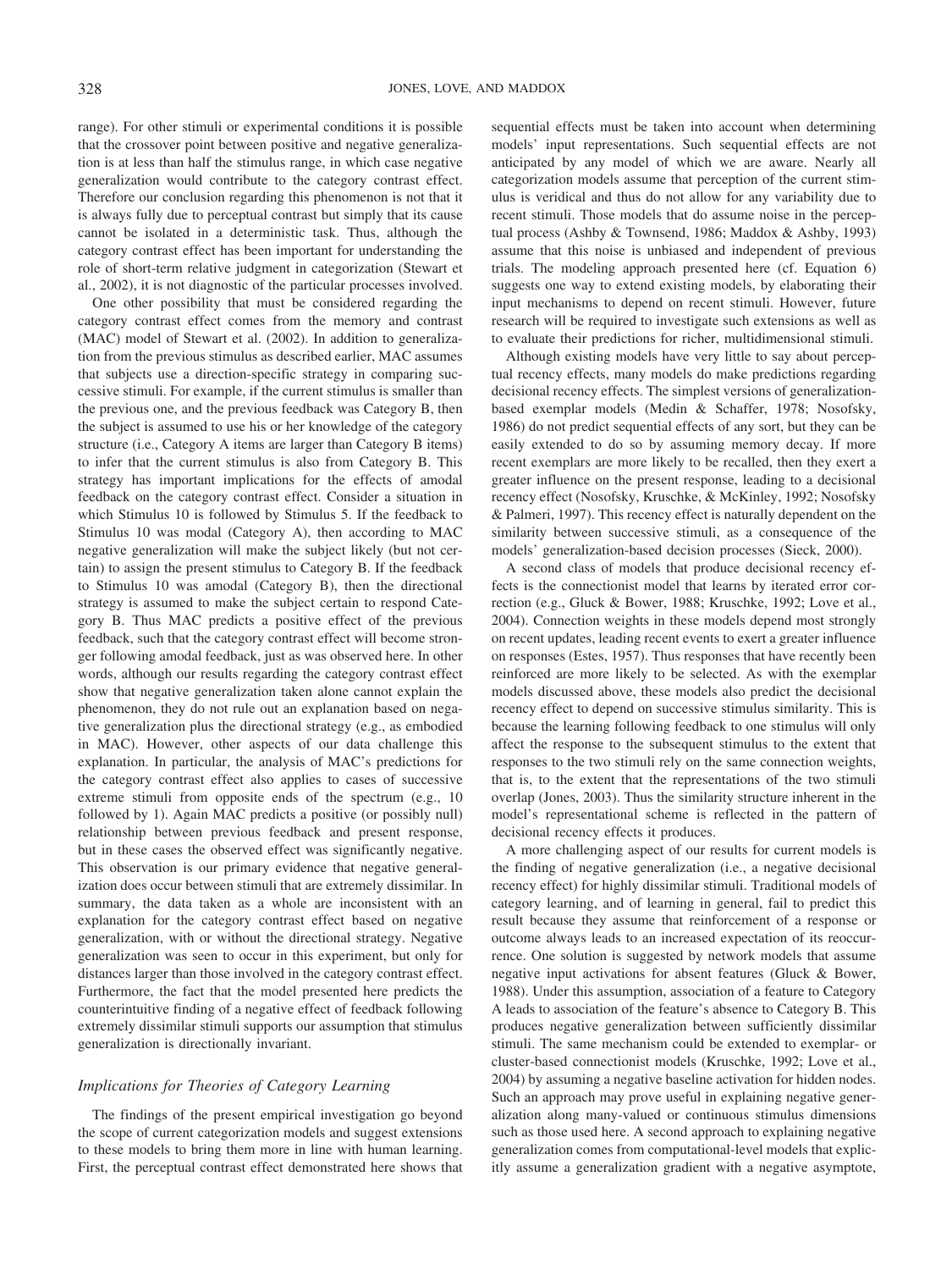such as the one presented here or the MAC model proposed by Stewart et al. (2002). Stewart and Brown (2005) showed how the generalized context model (Nosofsky, 1986) can also be extended in this way. This extension overpredicts negative generalization, assuming it to be as strong as positive generalization between similar stimuli (whereas the present results show the latter effect to be far stronger), but modifying the functional form of the generalization gradient should allow the model to account better for our findings without sacrificing its central principles.

Beyond the implications of the present empirical results, a key contribution of this work is the methodology introduced for separately evaluating decisional and perceptual recency effects, and in particular for relating decisional recency to stimulus generalization. As mentioned above, stimulus generalization plays a fundamental role in many models of category learning (e.g., Gluck & Bower, 1988; Kruschke, 1992; Love et al., 2004; Medin & Schaffer, 1978; Nosofsky, 1986), yet has until now eluded direct study. The idea advanced here is that generalization from the previous stimulus is measurable as the effect of the previous category on the current response (i.e., the magnitude of the decisional recency effect), for any given pair of present and previous stimuli. This effect corresponds to the subject's tendency to assign the current stimulus to the category of the previous stimulus (regardless of any long-term knowledge about the current stimulus's likely category membership), or in other words, to generalize category knowledge regarding the previous stimulus to the current one. The present empirical investigation demonstrates that this method yields reliable generalization gradients (see Figure 6) that are in good agreement with previous findings that strength of generalization depends only on interstimulus distance or similarity (Shepard, 1957, 1987).

The method for directly measuring empirical generalization gradients during category learning should prove an important tool in evaluating categorization models, as the patterns of generalization predicted by various models directly reflect their representational assumptions. For example, Jones and Sieck (2003) showed that the adaptive network model of Gluck and Bower (1988) predicts generalization in a binary-cue task to be a linear function of the number of matching cues, as a consequence of the model's feature-based input representation. Because the empirical generalization gradient was found to be nonlinear, close to an exponential (cf. Figure 1), Jones and Sieck were able to rule out this model (see Gluck, 1991, for a similar argument). The present approach also has implications for models of attentional learning (Kruschke, 1992, 2001; Love et al., 2004; Nosofsky, 1986), which predict systematic changes in generalization gradients in response to differential diagnosticity of various stimulus dimensions. By adapting the mathematical model proposed here to multidimensional stimuli, Jones, Maddox, and Love (2005) showed how learning effects on generalization can be directly measured, thus providing an important test of attentional learning models.

#### *On the Nature of Perceptual Recency*

The nature of perceptual recency effects has long been a topic of debate in the literature on identification and scaling (DeCarlo & Cross, 1990; Garner, 1953; Holland & Lockhead, 1968; Jesteadt et al., 1977; Lockhead & King, 1983; Petzold, 1981; Ward & Lockhead, 1971). These tasks are similar to category learning except that each stimulus is assigned a unique response. As suggested above, we believe much of the confusion regarding sequential effects in this domain arises from the confounding between previous stimuli and previous feedback (or previous responses, when feedback is absent). In absolute identification with feedback, it is well established that responses are positively correlated to previous stimuli (e.g., Garner, 1953), although it is not clear whether the effect is due to the stimulus per se or to the feedback. When feedback is not present (e.g., in a magnitude estimation task) and the effect of the previous response is controlled for, the previous stimulus is seen to exert a contrastive effect on the present response (Jesteadt et al., 1977; Petzold, 1981; Schifferstein & Frijters, 1992). However, a problem arises in this type of analysis, due to autocorrelation of error. Specifically, if judgmental errors are autocorrelated, as is often found to be the case (DeCarlo & Cross, 1990; Jesteadt et al., 1977; Ward, 1979), analyses that include the previous response will misinterpret the autocorrelation as a positive effect of the previous response together with a negative effect of the previous stimulus (DeCarlo & Cross, 1990). Thus this type of evidence for perceptual contrast is not readily interpretable.

The approach proposed here for evaluating perceptual recency effects is to use a task where feedback is present but variable. In this case the effect of the previous stimulus can be measured while controlling for the previous feedback, without concerns related to autocorrelated error. The present application of this idea to a categorization task provides clear support for a negative perceptual recency effect, that is, perceptual contrast. This result suggests that a similar approach could be used in an identification task, again by using probabilistic feedback. Support for this idea comes from Experiment 2 of Stewart et al. (2005), in which identification feedback was occasionally false. This experiment showed a positive dependence of the current response on the previous feedback, supporting the feedback-based explanation for the assimilation effect in identification and suggesting that the effect of the previous stimulus is, if anything, negative. Still, the influence of the previous stimulus was not directly addressed, and thus a focused investigation is still required to determine whether the perceptual effects in identification are consistent with those found here in categorization.

Another question regarding the perceptual recency effect is the degree to which it is truly perceptual. Our use of this term is not meant to imply that the effect necessarily occurs during sensory processing but merely that it is present at the level of stimulus representation, prior to processes related to category representation or response selection. This claim is supported by the fact that the contrast effect was present after the effects of category information (i.e., decisional recency and stimulus generalization) were partialed out. This is not to say that processes associated with learning the category structure do not affect stimulus representations. Indeed there is a good deal of evidence that cognitive processes feed back to influence perception, via mechanisms such as selective attention, dimension differentiation, and feature discovery (Goldstone, 1994; Goldstone & Steyvers, 2001; Schyns, Goldstone, & Thibaut, 1998). The relationship between these perceptual learning processes and the perceptual effects found here, especially in more complex tasks where perceptual learning may play a more significant role, is an important question for future work. In addition, because both the perceptual and decisional recency effects depend on the nature of stimulus representations, the techniques presented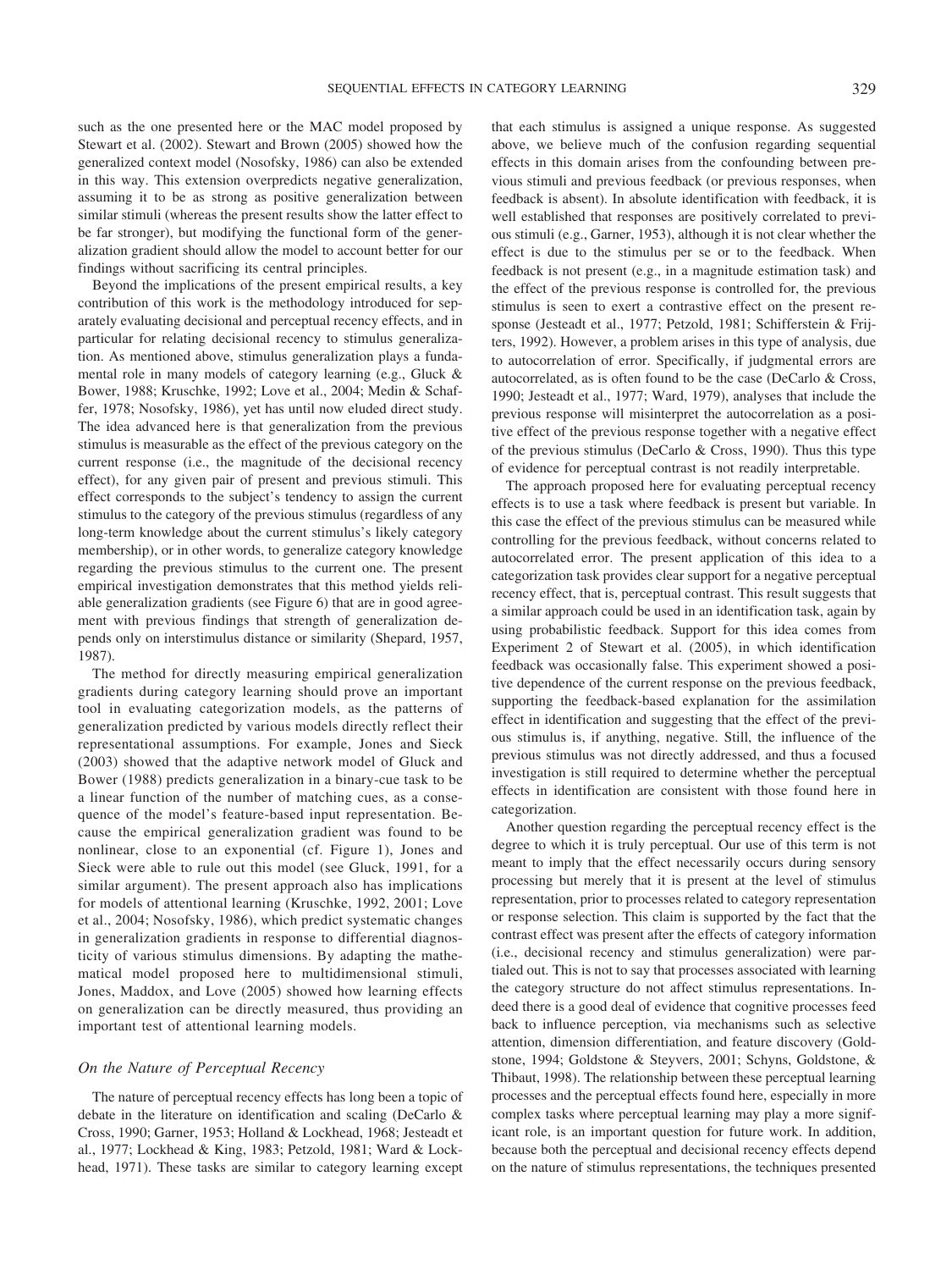here may prove useful in studying changes in those representations that result from perceptual learning.

One explanation that has been advanced for the contrast effect in identification and scaling tasks is that subjects use the previous stimulus and feedback as a standard for generating the response to the current stimulus. For example, Holland and Lockhead (1968) and Stewart et al. (2005) have proposed that subjects in identification experiments use the perceived difference between present and previous stimuli as a cue for how much to adjust the response away from the previous feedback (e.g., if the current stimulus appears 2 steps greater than the previous one, and the previous feedback was 4, then respond 6). This strategy leads to a negative dependence of the current response on the previous stimulus. Luce and Green's (1974) response ratio hypothesis describes a similar process in magnitude estimation tasks. Although these explanations place the contrast effect outside of sensory processing, they are still consistent with our viewpoint, in that the locus of the effect is the representation of the current stimulus (once the previous feedback is controlled for). In this case the current stimulus is represented (partially) in terms of its relationship to the previous stimulus. The extreme version of this hypothesis, that relative information is all that is available to subjects (Stewart et al., 2005), corresponds to the extreme case of perceptual contrast—in this case, the representation of the current stimulus is entirely determined by the difference between it and the previous stimulus.

DeCarlo and Cross (1990) attempted to decompose the perceptual contrast effect found in magnitude estimation into separate contributions from pure sensory effects and the relative responding strategy described above. Unfortunately, their analysis failed to account for decisional recency effects and thus provides yet another example of the importance of considering the separate contributions of perceptual and decisional recency when interpreting sequential effects (as advocated here). DeCarlo and Cross's approach amounts to using the dependence of the current response on the previous response as an estimate of subjects' reliance on relative responding. This estimate is then used to correct the influence of the previous stimulus to obtain a measure of the pure sensory effect (i.e., the influence of the previous stimulus is assumed to be the sum of sensory effects and effects via relative responding). Application of this method to data from several studies yields a positive estimate of the sensory component of the perceptual recency effect (i.e., sensory assimilation). This is a somewhat surprising conclusion, given the broad evidence for sensory aftereffects and neural adaptation in sensory systems (e.g., Sekuler & Blake, 1994), which suggests that contrast dominates at the sensory level. The answer to this seeming contradiction may lie in decisional recency effects. By assuming the previous response exerts an effect only through the relative responding strategy, DeCarlo and Cross's analysis denies any contribution of decisional recency. Thus if a decisional recency effect is present (with the previous response used as a proxy for feedback; Ward & Lockhead, 1970), the amount of relative responding will be overestimated. This will lead to overcorrection of the effect of the previous stimulus, so that the estimate of the sensory component of the perceptual recency effect is biased toward assimilation. In short, denial of decisional recency may have led sensory contrast to be mistaken for sensory assimilation. Thus the question of sensory assimilation versus contrast cannot be answered without an independent estimate of the contribution of decisional recency to magnitude estimation.

# *The Functionality of Recency Effects*

Recency effects have often been thought of as consequences of limited memory or by-products of error-driven learning, but they may be more sophisticated and adaptive than this characterization implies. It has been suggested in the memory literature that privileged access to recent information may be due not to architectural capacity limitations but rather to an adaptation to a dynamic environment (Anderson & Schooler, 1991; Schacter, 1999). In other words, in natural settings more recent information is more likely to be relevant and reliable, and thus a well-adapted memory system would be expected to make that information more available. A related argument has been made regarding the decisional recency effect in repeated judgment tasks: If the base rates of outcomes change over time, successive events will be autocorrelated, and thus recent outcomes are more likely to be repeated (Jones & Sieck, 2003; Real, 1991). The dependence of decisional recency on stimulus similarity may be explainable in a similar way, by assuming that category structures, in terms of cuecategory correspondences, change over time. Optimal performance in such an environment cannot rely on a static and well-learned stimulus-response mapping, but instead must track the changing structure by generalizing from recent stimuli.

Another normative argument for recency effects is that they reflect adaptations to inherent limitations in representational capacity and information availability. Perceptual recency effects may be a consequence of encoding stimuli in terms of relative rather than absolute information to expand the representational range of a finite neural system (Helson, 1964). To the extent that people only have access to relative as opposed to absolute stimulus information, classifying stimuli based on their absolute values would be impossible and generalization from recent examples may be the only option (Stewart et al., 2002). Thus perceptual and decisional recency effects may be related, at a functional level. A related hypothesis regarding decisional recency is that individuals lacking long-term knowledge of the category structure, for example as a result of hippocampal amnesia, may still perform well by using a short-term strategy that amounts to similarity-dependent generalization from the preceding stimulus (Palmeri & Flanery, 2002). All of these proposals highlight the active role of short-term processes in functioning in dynamic environments with limited resources. Therefore, through further study of sequential effects in repeated judgment tasks, researchers may gain a better understanding of the manner in which perceptual stimuli are represented, the information available to decisional systems, and the statistical properties of the environments in which those systems are designed to operate.

# References

- Anderson, J. R., & Schooler, L. J. (1991). Reflections of the environment in memory. *Psychological Science, 2,* 396–408.
- Ashby, F. G., & Townsend, J. T. (1986). Varieties of perceptual independence. *Psychological Review, 93,* 154–179.
- Atkinson, R. C., & Shiffrin, R. M. (1968). Human memory: A proposed system and its control processes. In K. W. Spence & J. T. Spence (Eds.), *Psychology of learning and motivation: II* (pp. 89–195)*.* Oxford, England: Academic Press.
- Bouton, M. E. (1993). Context, time, and memory retrieval in the interference paradigms of Pavlovian learning. *Psychological Bulletin, 114,* 80–99.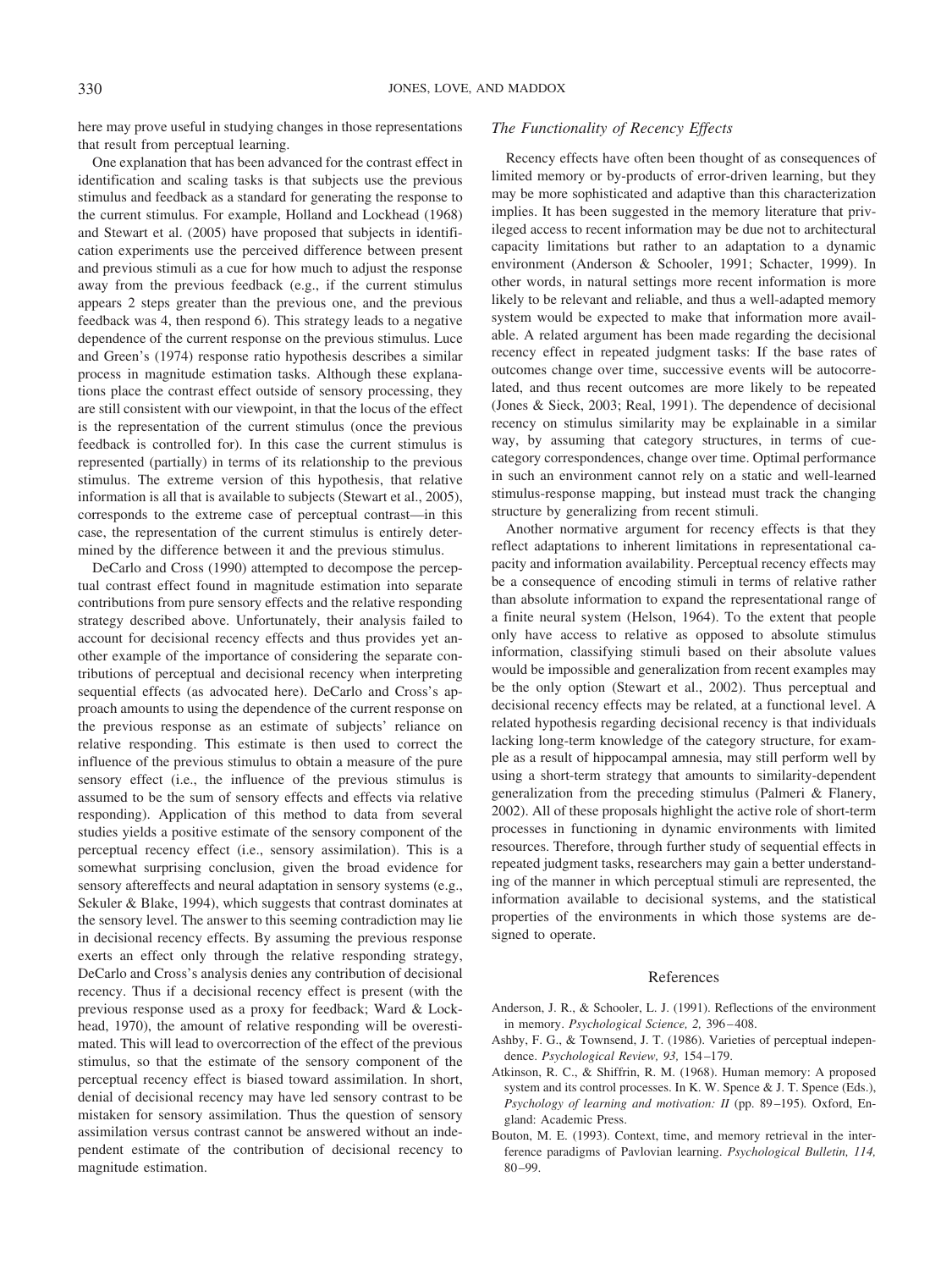- Busemeyer, J. R., & Myung, I. J. (1988). A new method for investigating prototype learning. *Journal of Experimental Psychology: Learning, Memory, and Cognition, 14,* 3–11.
- DeCarlo, L. T., & Cross, D. V. (1990). Sequential effects in magnitude scaling: Models and theory. *Journal of Experimental Psychology: General, 119,* 375–396.
- Edwards, W. (1961). Probability learning in 1,000 trials. *Journal of Experimental Psychology, 62,* 385–394.
- Engler, J. (1958). Marginal and conditional stimulus and response probabilities in verbal conditioning. *Journal of Experimental Psychology, 55,* 303–317.
- Ennis, D. M. (1988). Confusable and discriminable stimuli: Comment on Nosofsky (1986) and Shepard (1986). *Journal of Experimental Psychology: General, 117,* 408–411.
- Estes, W. K. (1957). Theory of learning with constant, variable, or contingent probabilities of reinforcement. *Psychometrika, 22,* 113–132.
- Garner, W. R. (1953). An informational analysis of absolute judgments of loudness. *Journal of Experimental Psychology, 46,* 373–380.
- Gilden, D. L. (2001). Cognitive emissions of 1/f noise. *Psychological Review, 108,* 33–56.
- Gluck, M. A. (1991). Stimulus generalization and representation in adaptive network models of category learning. *Psychological Science, 2,* 50–55.
- Gluck, M. A., & Bower, G. H. (1988). From conditioning to category learning: An adaptive network model. *Journal of Experimental Psychology: General, 117,* 227–247.
- Goldstone, R. L. (1994). Influences of categorization on perceptual discrimination. *Journal of Experimental Psychology: General, 123,* 178– 200.
- Goldstone, R. L., & Steyvers, M. (2001). The sensitization and differentiation of dimensions during category learning. *Journal of Experimental Psychology: General, 130,* 116–139.
- Guttman, N., & Kalish, H. I. (1956). Discriminability and stimulus generalization. *Journal of Experimental Psychology, 51,* 79–88.
- Helson, H. (1964). *Adaptation-level theory.* Oxford, England: Harper & Row.
- Hogarth, R. M., & Einhorn, H. J. (1992). Order effects in belief updating: The belief-adjustment model. *Cognitive Psychology, 24,* 1–55.
- Holland, M. K., & Lockhead, G. R. (1968). Sequential effects in absolute judgments of loudness. *Perception & Psychophysics, 3,* 409–414.
- Jarvik, M. E. (1951). Probability learning and a negative recency effect in the serial anticipation of alternative symbols. *Journal of Experimental Psychology, 41,* 291–297.
- Jesteadt, W., Luce, R. D., & Green, D. M. (1977). Sequential effects in judgments of loudness. *Journal of Experimental Psychology: Human Perception and Performance, 3,* 92–104.
- Jones, M. (2003). *Temporal information and adaptive rationality.* Unpublished doctoral dissertation, University of Michigan.
- Jones, M., Maddox, W. T., & Love, B. C. (2005). Stimulus generalization in category learning. In B. G. Bara, L. Barsalou, & M. Bucciarelli (Eds.), *Proceedings of the 27th Annual Meeting of the Cognitive Science Society* (pp. 1066–1071)*.* Alpha, NJ: Sheridan.
- Jones, M., & Sieck, W. R. (2003). Learning myopia: An adaptive recency effect in category learning. *Journal of Experimental Psychology: Learning, Memory, and Cognition,29,* 626–640.
- Kruschke, J. K. (1992). ALCOVE: An exemplar-based connectionist model of category learning. *Psychological Review, 99,* 22–44.
- Kruschke, J. K. (2001). Toward a unified model of attention in associative learning. *Journal of Mathematical Psychology, 45,* 812–863.
- Lockhead, G. R., & King, M. C. (1983). A memory model of sequential effects in scaling tasks. *Journal of Experimental Psychology: Human Perception and Performance, 9,* 461–473.
- Love, B. C., Medin, D. L., & Gureckis, T. M. (2004). SUSTAIN: A network model of category learning. *Psychological Review, 111,* 309– 332.
- Luce, R. D., & Green, D. M. (1974). The response ratio hypothesis for magnitude estimation. *Journal of Mathematical Psychology, 11,* 1–14.
- Maddox, W. T., & Ashby, F. G. (1993). Comparing decision bound and exemplar models of categorization. *Perception & Psychophysics, 53,* 49–70.
- Medin, D. L., & Schaffer, M. M. (1978). Context theory of classification learning. *Psychological Review, 85,* 207–238.
- Mori, S., & Ward, L. M. (1995). Pure feedback effects in absolute identification. *Perception & Psychophysics, 57,* 1065–1079.
- Murdock, B. B. (1962). The serial position effect of free recall. *Journal of Experimental Psychology, 64,* 482–488.
- Myers, J. L. (1976). Probability learning. In W. K. Estes (Ed.), *Handbook of learning and cognitive processes: Vol. 3. Approaches to human learning and motivation* (pp. 171–205). Hillsdale, NJ: Erlbaum.
- Nicks, D. C. (1959). Prediction of 2-choice decisions from event runs. *Journal of Experimental Psychology, 57,* 105–114.
- Nosofsky, R. M. (1986). Attention, similarity, and the identificationcategorization relationship. *Journal of Experimental Psychology: General, 115,* 39–57.
- Nosofsky, R. M., Kruschke, J. K., & McKinley, S. C. (1992). Combining exemplar-based category representations and connectionist learning rules. *Journal of Experimental Psychology: Learning, Memory, and Cognition, 18,* 211–233.
- Nosofsky, R. M., & Palmeri, T. J. (1997). An exemplar-based random walk model of speeded classification. *Psychological Review, 104,* 266–300.
- Palmeri, T. J., & Flanery, M. A. (2002). Memory systems and perceptual categorization. In B. H. Ross (Ed.), *The psychology of learning and motivation* (Vol. 41; pp. 141–189). Academic Press.
- Petrov, A. A., & Anderson, J. R. (2005). The dynamics of scaling: A memory-based anchor model of category rating and absolute identification. *Psychological Review, 112,* 383–416.
- Petzold, P. (1981). Distance effects on sequential dependencies in categorical judgments. *Journal of Experimental Psychology: Human Perception and Performance, 7,* 1371–1385.
- Real, L. A. (1991). Animal choice behavior and the evolution of cognitive architecture. *Science, 253,* 980–986.
- Rescorla, R. A., & Wagner, A. R. (1972). A theory of Pavlovian conditioning: Variations in the effectiveness of reinforcement and nonreinforcement. In A. H. Black & W. F. Prokasy (Eds.), *Classical conditioning II: Current research and theory* (pp. 64–99)*.* New York: Appleton-Century-Crofts.
- Rosch, E., & Mervis, C. B. (1975). Family resemblances: Studies in the internal structure of categories. *Cognitive Psychology, 7,* 573–605.
- Schacter, D. L. (1999). The seven sins of memory: Insights from psychology and cognitive neuroscience. *American Psychologist, 54,* 182–203.
- Schifferstein, H. N. J., & Frijters, J. E. R. (1992). Contextual and sequential effects on judgments of sweetness intensity. *Perception & Psychophysics, 52,* 243–255.
- Schyns, P. G., Goldstone, R. L., & Thibaut, J. -P. (1998). The development of features in object concepts. *Behavioral & Brain Sciences, 21*(1), 1–54.
- Sekuler, R., & Blake, R. (1994). *Perception.* New York: McGraw-Hill.
- Shepard, R. N. (1957). Stimulus and response generalization: A stochastic model relating generalization to distance in psychological space. *Psychometrika, 22,* 325–345.
- Shepard, R. N. (1987, September 11). Toward a universal law of generalization for psychological science. *Science, 237,* 1317–1323.
- Sieck, W. R. (2000). *Overconfidence in judgment for repeatable events.* Unpublished doctoral dissertation, University of Michigan.
- Smith, J. D., & Minda, J. P. (1998). Prototypes in the mist: The early epochs of category learning. *Journal of Experimental Psychology: Learning, Memory, and Cognition, 24,* 1411–1436.
- Stewart, N., & Brown, G. D. A. (2004). Sequence effects in categorizing tones varying in frequency. *Journal of Experimental Psychology: Learning, Memory, and Cognition, 30,* 416–430.